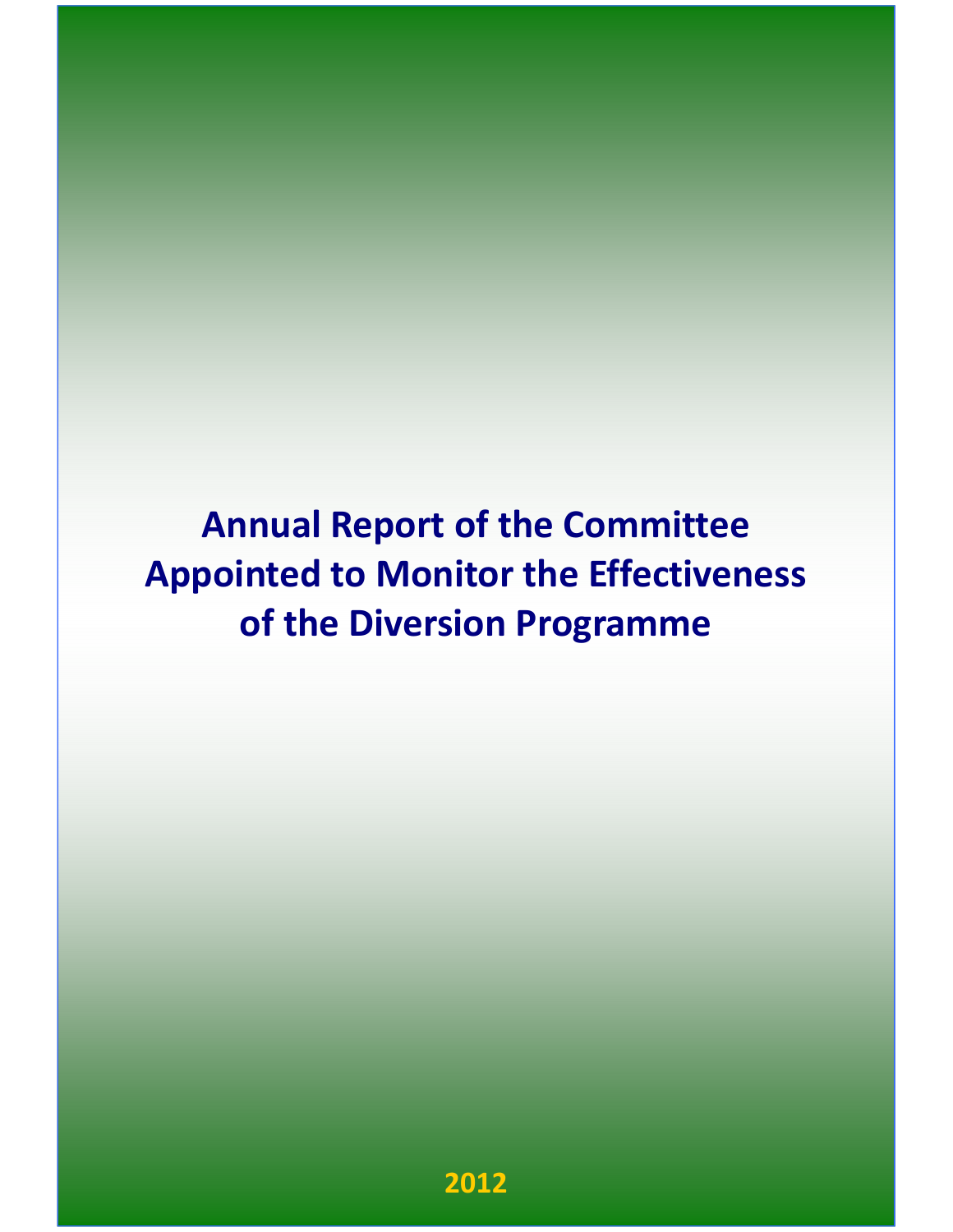A copy of this report is available on the Garda Website www.garda.ie and on the Irish Youth Justice Service Website www.iyjs.ie

> Garda Youth Diversion Office An Garda Síochána Harcourt Square Harcourt Street Dublin 2

Tel: (01) 666 38 31/2/3/4 Fax: (01) 666 38 27 Email: youthdiversion@garda.ie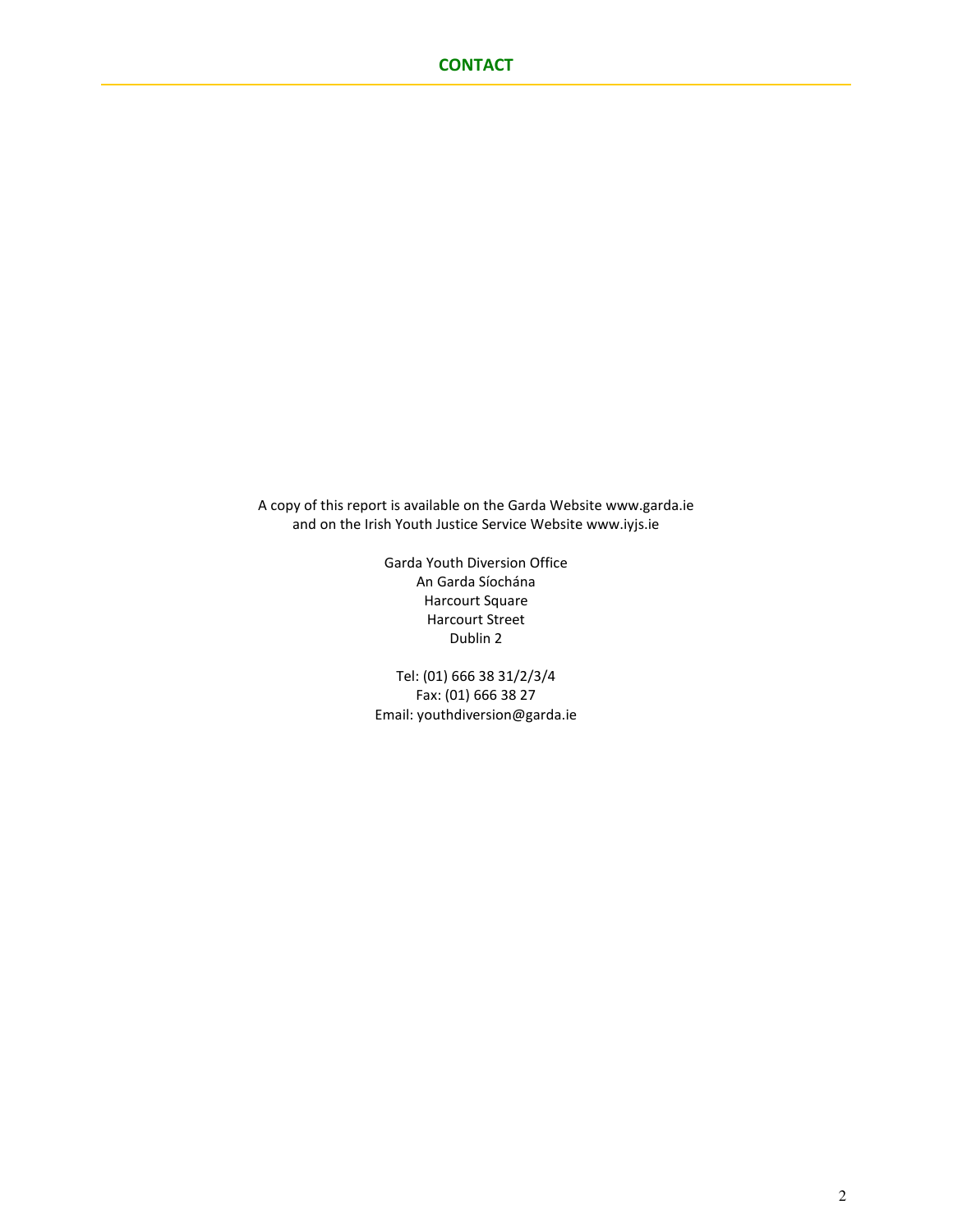

### Dear Commissioner,

It is my pleasure as chairman of the Monitoring Committee appointed under section 44(1) Children Act 2001 to present the 2012 Annual Report.

The report reflects the activities of the Monitoring Committee and the Diversion Programme during 2012 and sets out recommended actions for 2013.

The number of referrals to the Diversion Programme during 2012 was 24,069 and the number of individual children referred was 12,246. Of those referred 9,776 (80%) were admitted to the Programme.

During 2012, the Programme administered 1,036 cautions by way of Restorative Justice. This is indicative of the increased use of Restorative Justice and Restorative Practices when interacting with children who come in conflict with the law. In 2013 we will continue to progress the use of Restorative Justice as part of the Diversion Programme.

2012 was the first year of the second Garda Children and Youth Strategy, developed for the years 2012 – 2014 inclusive.

The number of Juvenile Liaison Officer (JLO) posts remains at 123. There are six (6) outstanding vacancies; however a competition to fill these vacancies is ongoing at this time.

I would like to extend my sincere thanks to the Director of the Diversion Programme, Superintendent Colette Quinn and her staff at the Garda Youth Diversion Office (formally known as the Garda Office of Children and Youth Affairs) and Juvenile Liaison Officers throughout the country for their dedication, commitment and excellent work during 2012.

I would also like to thank my fellow members on the Section 44 Monitoring Committee - Chief Superintendent Anne Marie McMahon, Mr Eddie D'Arcy, Mr John Cheatle, B.L. and Garda Monica Reilly, Secretary to the Committee for their efforts and diligence throughout the year.

\_\_\_\_\_\_\_\_\_\_\_\_\_\_\_\_\_\_\_\_\_\_\_\_\_\_\_Assistant Commissioner

AJ Nolan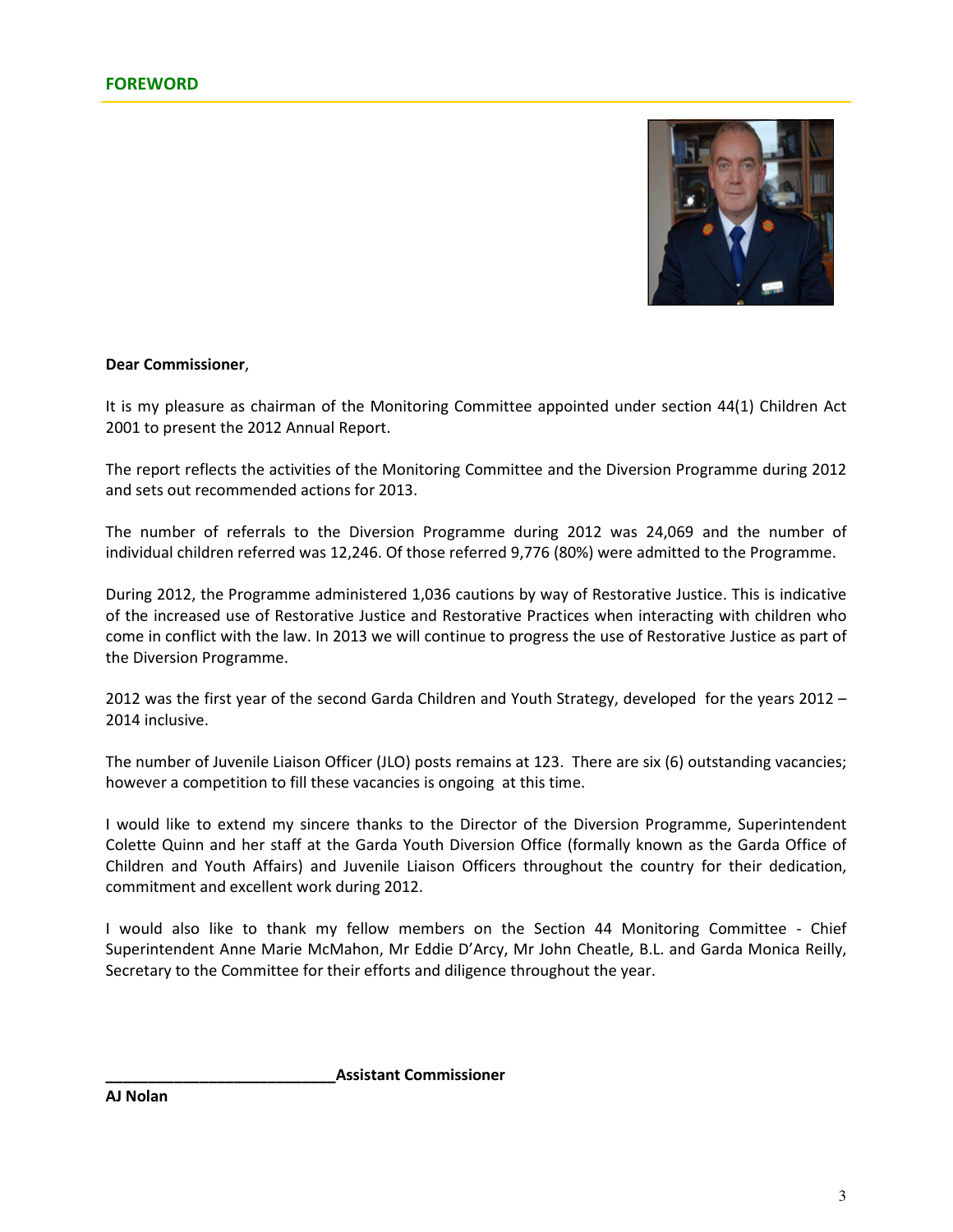# **TABLE OF CONTENTS**

| Children Considered Unsuitable for Inclusion in the Diversion Programme 23 |
|----------------------------------------------------------------------------|
|                                                                            |
|                                                                            |
|                                                                            |
|                                                                            |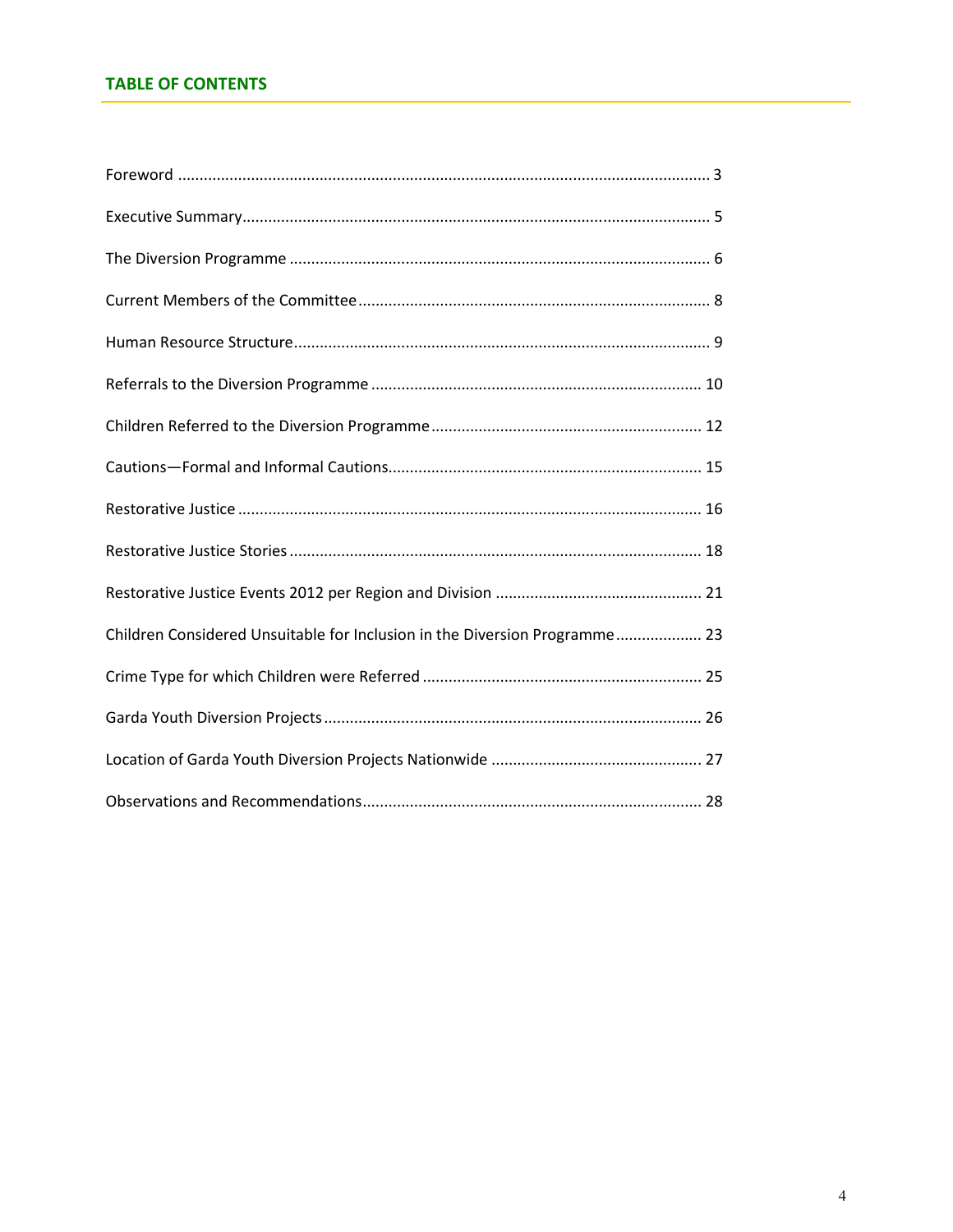- The total number of incidents referred to the Diversion Programme during 2012 was 24,069 compared to 27,384 in 2011.
- The total number of individual children referred to the Programme was 12,246 compared to 12,809 in 2011.
- 9776 (80%) of the children referred were admitted to the Diversion Programme compared to 9,721 (76%) in 2011.
- 6,265 (51%) children had their cases dealt with by way of an informal caution compared to 6,944 (54% ) in 2011.
- 1850 (15%) children had their cases dealt with by way of a formal caution compared to 2,777 (22%) in 2011.
- 671 (5%) children have a decision in their case pending compared to 515 (4%) in 2011.
- 648 (5%) children required no further Garda action to be taken compared to 738 (6%) in 2011.
- 1,822 (15%) children were considered not suitable for inclusion in the Programme compared to 1,835 (14%) in 2011.
- 25% of children who were referred to the Programme were female while 75% were male, the same as 2011 figures.
- The Garda Programme of Restorative Justice continued to develop and involved Juvenile Liaison Officers using Restorative Justice in 1,036 referrals, an increase from 903 referrals in 2011.
- Public order (29%), theft and related offences (24.9%) and damage to property and to the environment (10.4%) constitute the three main categories of offences for which children were referred which remains similar to 2011 figures.
- The total number of JLO posts is 123 including 8 JLO Sergeants, which remains the same as 2011 figures.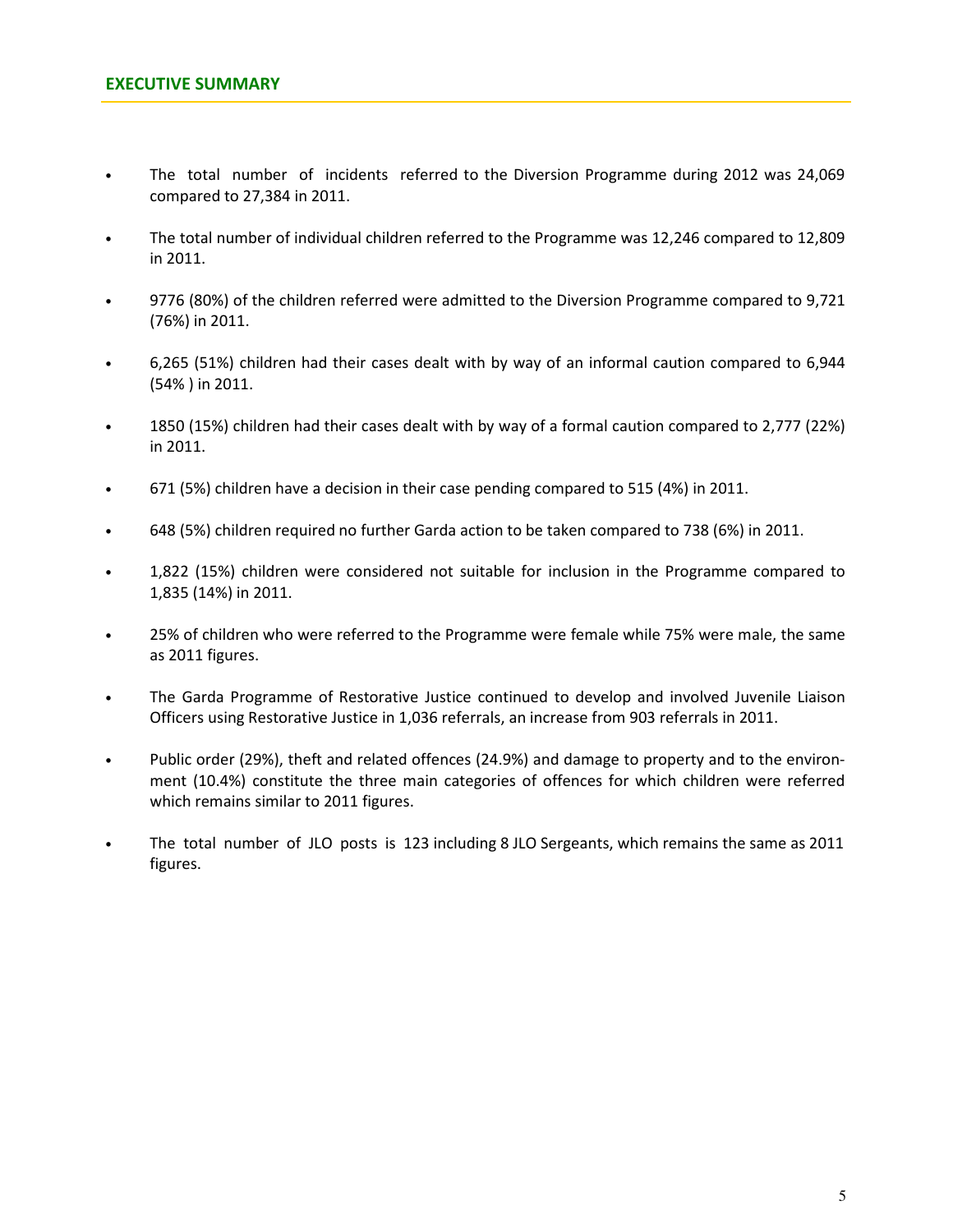## THE DIVERSION PROGRAMME

When a person under 18 years of age is responsible for a crime the matter can be dealt with in one of two ways;

- 1. the young person can be cautioned or
- 2. brought before the courts.

Before any young person is brought before the courts s/he must first be considered for a caution. The caution is a warning from a Garda Juvenile Liaison Officer and includes a discussion about the crime. The decision to caution or prosecute is made by a Garda Superintendent at the Garda Youth Diversion Office. This alternative programme for dealing with young people who commit an offence or crime is known as the Diversion Programme. This programme operates under legislation as set out in the Children Act, 2001.

### INCLUSION IN THE DIVERSION PROGRAMME

Before a young person can be considered suitable for being cautioned and included in the Diversion Programme, there are a number of criteria that must be fulfilled.

The young person must:

- take responsibility for the offending behaviour,
- agree to be cautioned,
- where appropriate agree to terms of supervision.

It is the responsibility of the Director of the Diversion Programme to decide upon the suitability of a young person for inclusion in the programme. In making this decision the Director may seek the views of any victim but the final decision rests with the Director.

### HOW DOES THE PROCESS WORK?

In all cases a local Juvenile Liaison Officer (JLO) will make contact with and meet the young person and discuss the offending behaviour. This meeting may take place in the child's home or in the Garda Station. The child and the child's parent/s or guardian will have to be present. A discussion will take place during which the offending behaviour will be discussed and the young person will be expected to undertake not to offend in the future. The JLO and the family will try to support whatever efforts the young person is willing to make to prevent any future offending behaviour. The caution will be given by a JLO, a Garda Inspector or the Garda Superintendent.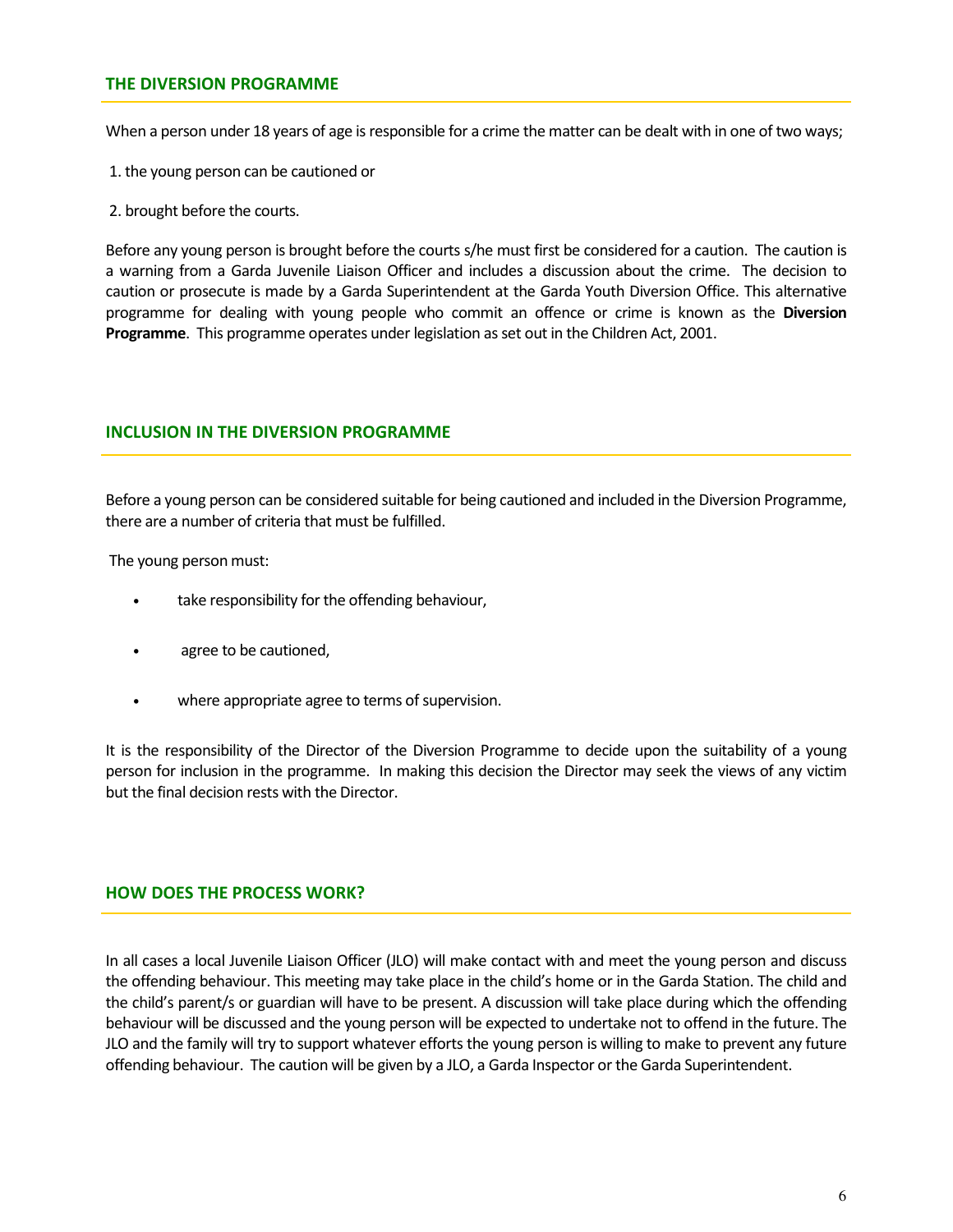# WHO DECIDES IF A PERSON IS SUITABLE OR NOT?

The decision to include a person in the Diversion Programme is made by a Garda Superintendent at the Garda Youth Diversion Office who is known as the Director of the Programme. In making his/her decision the Director may consider:

- The nature of the offence
- The views of the victim
- The interests of society
- The views of the arresting Garda
- The views of the JLO
- The attitude and views of the young person who offended
- The views of the young persons parents or guardian
- Whether an apology has been made
- Whether or not something can be done to repair any harm caused
- The child's previous involvement in the programme

## WHAT IS SUPERVISION?

When a young person is given a caution she/he may be placed under the supervision of the JLO for a period of 12 months. The nature of the supervision will be decided upon by the JLO and will vary from case to case. For instance, it may involve the young person agreeing to engage in certain activities, attendance at a youth project or it may require the young person to report on particular occasions to the JLO or other Garda.

## MEMBERSHIP AND TERMS OF REFERENCE OF THE COMMITTEE

The Children Act 2001 at section 44, provides that a Committee be appointed to monitor the effectiveness of the Diversion Programme.

The terms of reference of the Committee are to:

- monitor the effectiveness of the Diversion Programme.
- review all aspects of its operation.
- monitor all ongoing training needs of the facilitators.
- present an annual report to the Commissioner of the Garda Síochána on its activities during the year.

The tasks of the Committee are to:

- examine the management and effective delivery of the Diversion Programme.
- identify best practices in the administration of the Programme.
- assess best practices for the training of facilitators and monitor training delivery.
- put in place methodologies for the evaluation and measurement of the Programme's effectiveness.

The current members of the Committee are:

- Assistant Commissioner Jack Nolan, Chairperson
- Chief Superintendent Anne Marie McMahon
- Mr. John Cheatle BL
- Mr. Eddie D'Arcy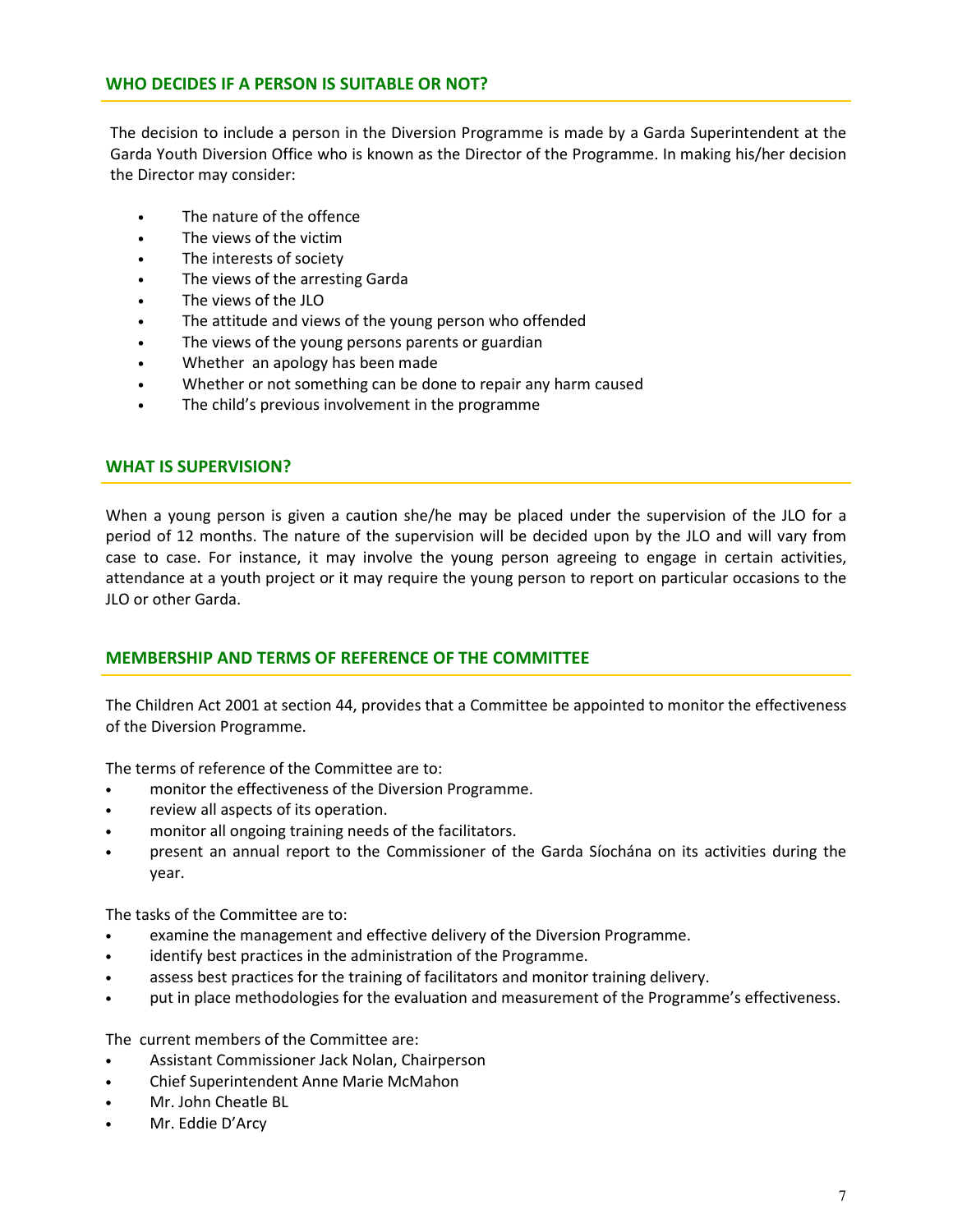

Assistant Commissioner Jack Nolan has responsibility for the office of Organisation Development and Strategic Planning, Garda Headquarters, in addition to the South Eastern Garda Region. He is a former regional commissioner of the Western Region, and is a former Director of Training & Development at the Garda College and Head of the Change Management Department in Garda Headquarters

- PhD. in IT Enabled Organisational Change Trinity College, Dublin
- MSc. in Criminal Justice Studies University of Leicester
- BSc. in Social Science Open University
- Diploma in Applied Social Science Open University
- Executive Diploma in Strategy and Innovation MIT, Boston, USA.



Chief Superintendent Anne Marie McMahon has responsibility for the Garda Community Relations Bureau in Harcourt Square, which includes the Garda Youth Diversion Office, and is in addition the current Director of Training in the Garda College, Templemore. She was formerly a Superintendent at Roxboro Road Garda Station, Limerick City.



Mr Eddie D'Arcy is a Professional Youth Worker since 1980. He is the current manager of Youth Work Services, Catholic Youth Centre, with responsibility for youth work services including youth centres, 250 staff and a budget in excess of  $£10$  million. He developed the first Garda Youth Diversion Project, GRAFT ('Give Ronanstown a Future Today').



Mr John Cheatle was educated in University College Dublin and Kings Inns. He was called to the Bar in 1994 and practices in the areas of asylum, judicial review, commercial and personal injuries. He was trained as an accredited mediator by the Centre for Effective Dispute Resolution and has a particular interest in restorative justice and victim offender mediation. He is a member of the GAA's Disputes Resolution Authority and was a council member of the Irish Commercial Mediation Association.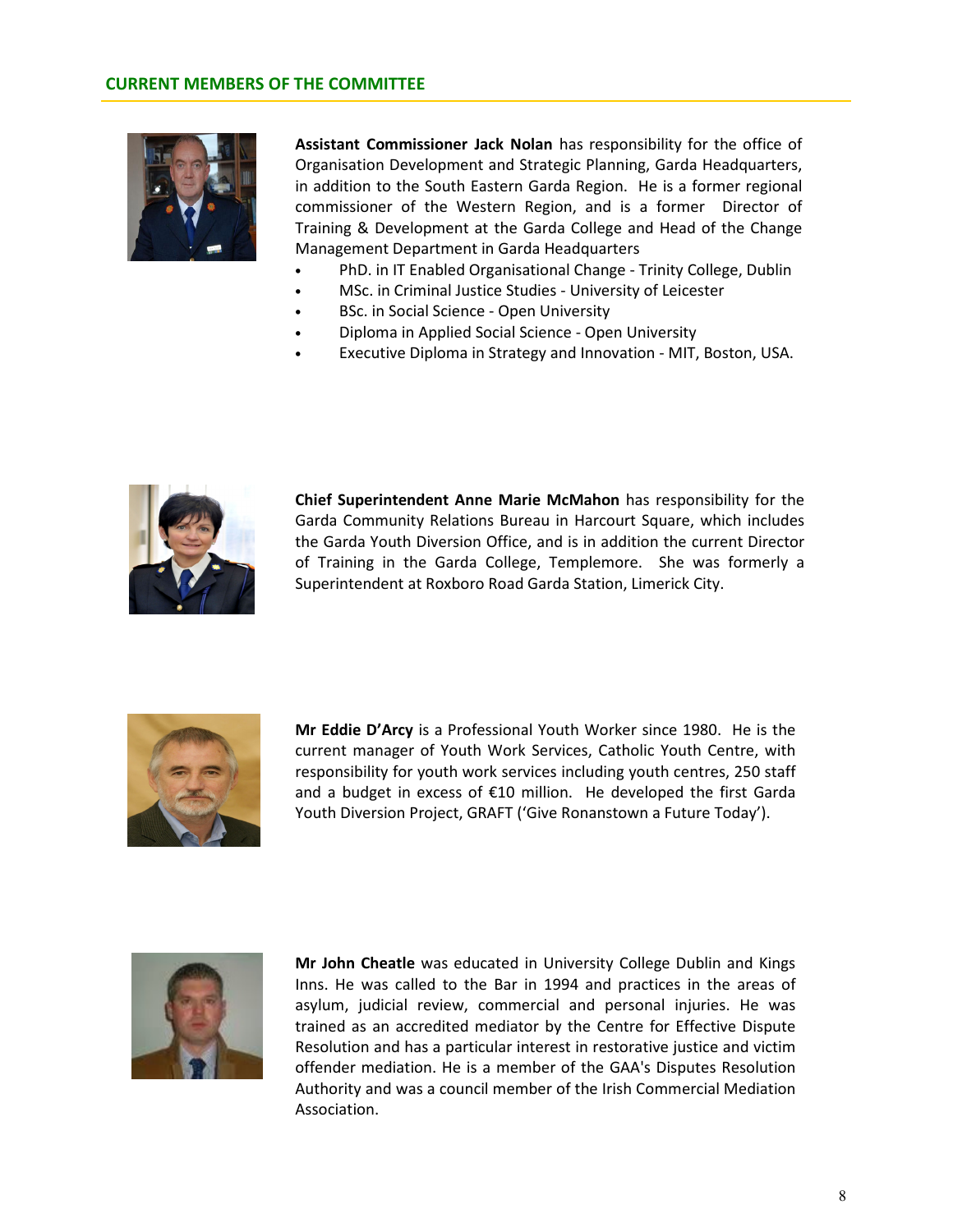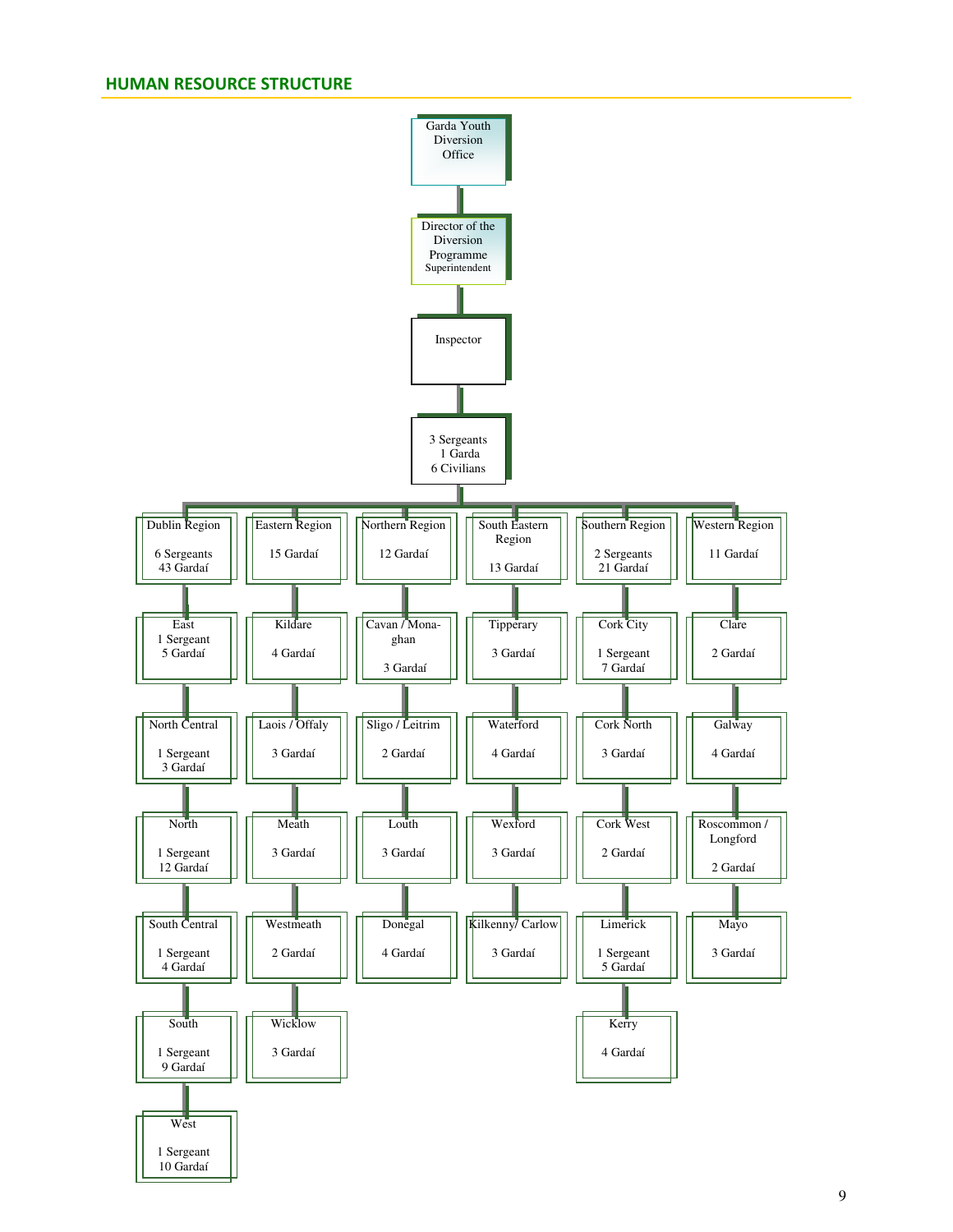There were 24,069 referrals issued in 2012 which is -12% lower than the 27,384 referrals issued in 2011.

## Table 1: Number of Referrals in 2012 by Region and Division

| 2012<br>Region<br><b>Division</b> | <b>Total</b> | %<br>Change<br>2011 | <b>Informal Caution</b> | Unsuitable  | Formal<br>Caution | Restorative<br>Caution | <b>NFA</b> | Others*   |
|-----------------------------------|--------------|---------------------|-------------------------|-------------|-------------------|------------------------|------------|-----------|
| <b>Dublin Region</b>              | 8,477        | $-9%$               | 2,339                   | 3,476       | 1,594             | 213                    | 344        | 511       |
| D.M.R. Eastern                    | 779          | $-15%$              | 241                     | 224         | 174               | 18                     | 33         | 89        |
| D.M.R. North Central              | 838          | -27%                | 162                     | 474         | 112               | 24                     | 23         | 43        |
| D.M.R. Northern                   | 2,091        | $-6%$               | 660                     | 733         | 365               | 73                     | 69         | 191       |
| D.M.R. South Central              | 532          | -18%                | 147                     | 225         | 91                | 10                     | 23         | 36        |
| D.M.R. Southern                   | 1,902        | 1%                  | 561                     | 882         | 291               | $\overline{7}$         | 84         | 77        |
| D.M.R. Western                    | 2,335        | $-8%$               | 568                     | 938         | 561               | 81                     | 112        | 75        |
| <b>Eastern Region</b>             | 3,003        | $-12%$              | 1,110                   | 813         | 722               | 96                     | 120        | 142       |
| Kildare                           | 727          | $-13%$              | 293                     | 169         | 166               | 27                     | 28         | 44        |
| Laois/Offaly                      | 525          | $-23%$              | 236                     | 139         | 120               | 9                      | 11         | 10        |
| Meath                             | 586          | $-9%$               | 203                     | 140         | 170               | 17                     | 26         | 30        |
| Westmeath                         | 507          | $-16%$              | 140                     | 189         | 118               | 29                     | 14         | 17        |
| Wicklow                           | 658          | 0%                  | 238                     | 176         | 148               | 14                     | 41         | 41        |
| <b>Northern Region</b>            | 2,367        | $-13%$              | 976                     | 528         | 582               | 96                     | 67         | 118       |
| Cavan/Monaghan                    | 614          | $-18%$              | 261                     | 97          | 194               | 10                     | 14         | 38        |
| Donegal                           | 678          | $-19%$              | 320                     | 126         | 129               | 60                     | 15         | 28        |
| Louth                             | 749          | 11%                 | 265                     | 213         | 191               | 18                     | 30         | 32        |
| Sligo/Leitrim                     | 326          | -28%                | 130                     | 92          | 68                | 8                      | 8          | 20        |
| <b>South Eastern Region</b>       | 2,897        | $-17%$              | 984                     | 966         | 572               | 149                    | 93         | 133       |
| Kilkenny/Carlow                   | 720          | $-22%$              | 265                     | 246         | 81                | 50                     | 40         | 38        |
| Tipperary                         | 667          | $-20%$              | 173                     | 300         | 103               | 53                     | 14         | 24        |
| Waterford                         | 861          | $-14%$              | 253                     | 277         | 260               | 16                     | 17         | 38        |
| Wexford                           | 649          | $-11%$              | 293                     | 143         | 128               | 30                     | 22         | 33        |
| <b>Southern Region</b>            | 4,839        | $-10%$              | 1,574                   | 1,560       | 1,009             | 405                    | 157        | 134       |
| <b>Cork City</b>                  | 1,517        | $-1%$               | 465                     | 647         | 265               | 58                     | 57         | 25        |
| Cork North                        | 661          | $-11%$              | 258                     | 166         | 121               | 78                     | 20         | 18        |
| Cork West                         | 457          | $-25%$              | 209                     | 85          | 86                | 38                     | 31         | 8         |
| Kerry                             | 802          | 9%                  | 296                     | 200         | 129               | 134                    | 20         | 23        |
| Limerick                          | 1,402        | $-21%$              | 346                     | 462         | 408               | 97                     | 29         | 60        |
| <b>Western Region</b>             | 2,355        | $-18%$              | 1,062                   | 488         | 489               | 76                     | 132        | 108       |
| Clare                             | 607          | $-8%$               | 227                     | 140         | 161               | 18                     | 23         | 38        |
| Galway                            | 910          | $-15%$              | 442                     | 172         | 187               | 44                     | 44         | 21        |
| Mayo                              | 484          | $-27%$              | 217                     | 110         | 86                | 8                      | 36         | 27        |
| Roscommon/Longford                | 354          | $-25%$              | 176                     | 66          | 55                | 6                      | 29         | 22        |
| <b>Outside Jurisdiction</b>       | 131          | 1%                  | 58                      | 16          | 13                | 1                      | 27         | 16        |
| <b>National Total</b>             | 24.069       | $-12%$              | 8,103 (34%)             | 7,847 (33%) | 4,981 (21%)       | $1,036$ $(4%)$         | 940 (4%)   | 1,162(5%) |

\* Includes requests for further information

Some percentages do not sum to exactly 100 due to rounding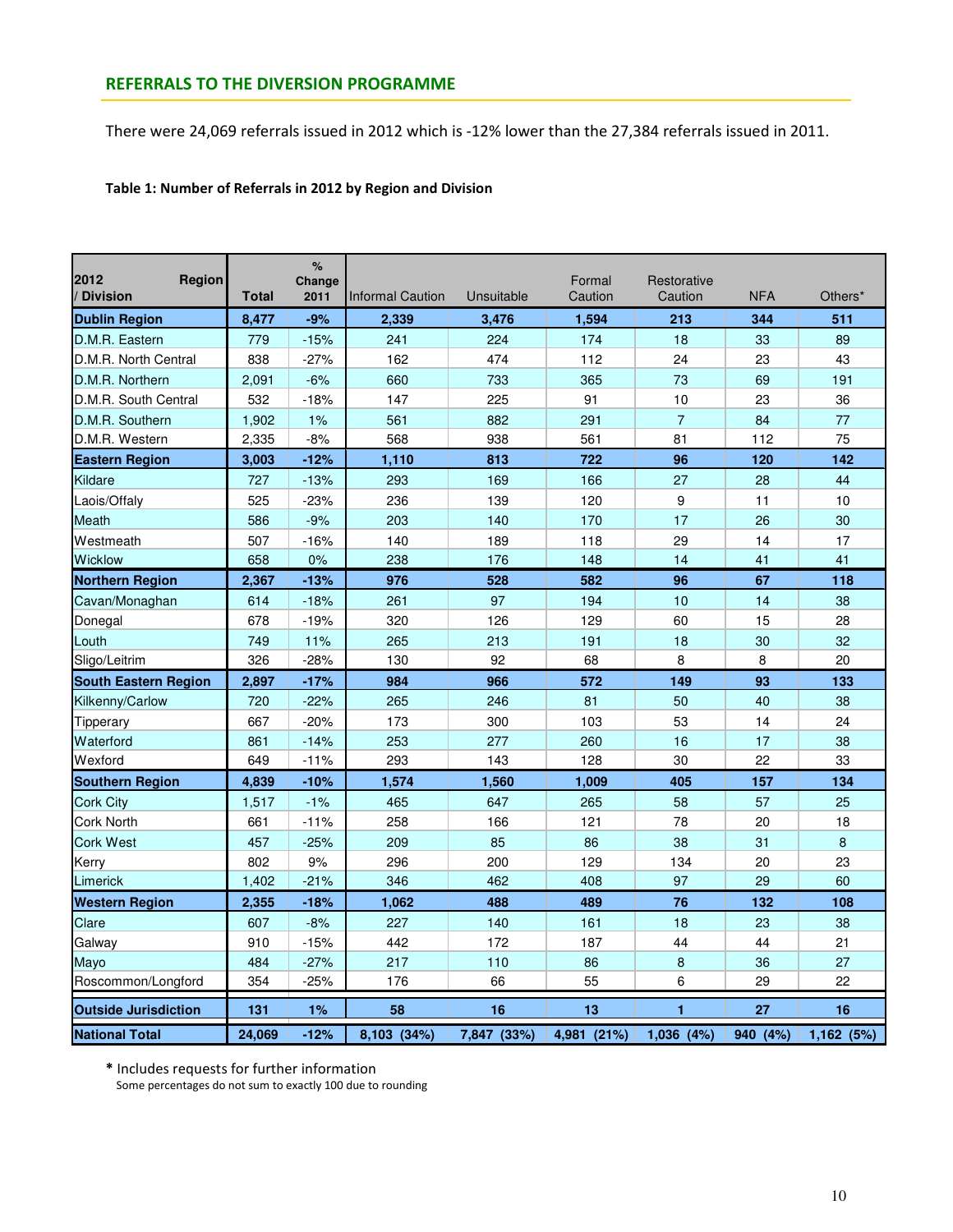

Figure 1 : Number of Cases Referred 2007-2012

#### Figure 2 : Case Decisions as a percentage of total referrals 2011-2012



\* Includes requests for further information Some percentages do not sum to exactly 100 due to rounding

The proportions of Formal Cautions increased while the proportion Unsuitable for inclusion on the Programme decreased between 2011 and 2012.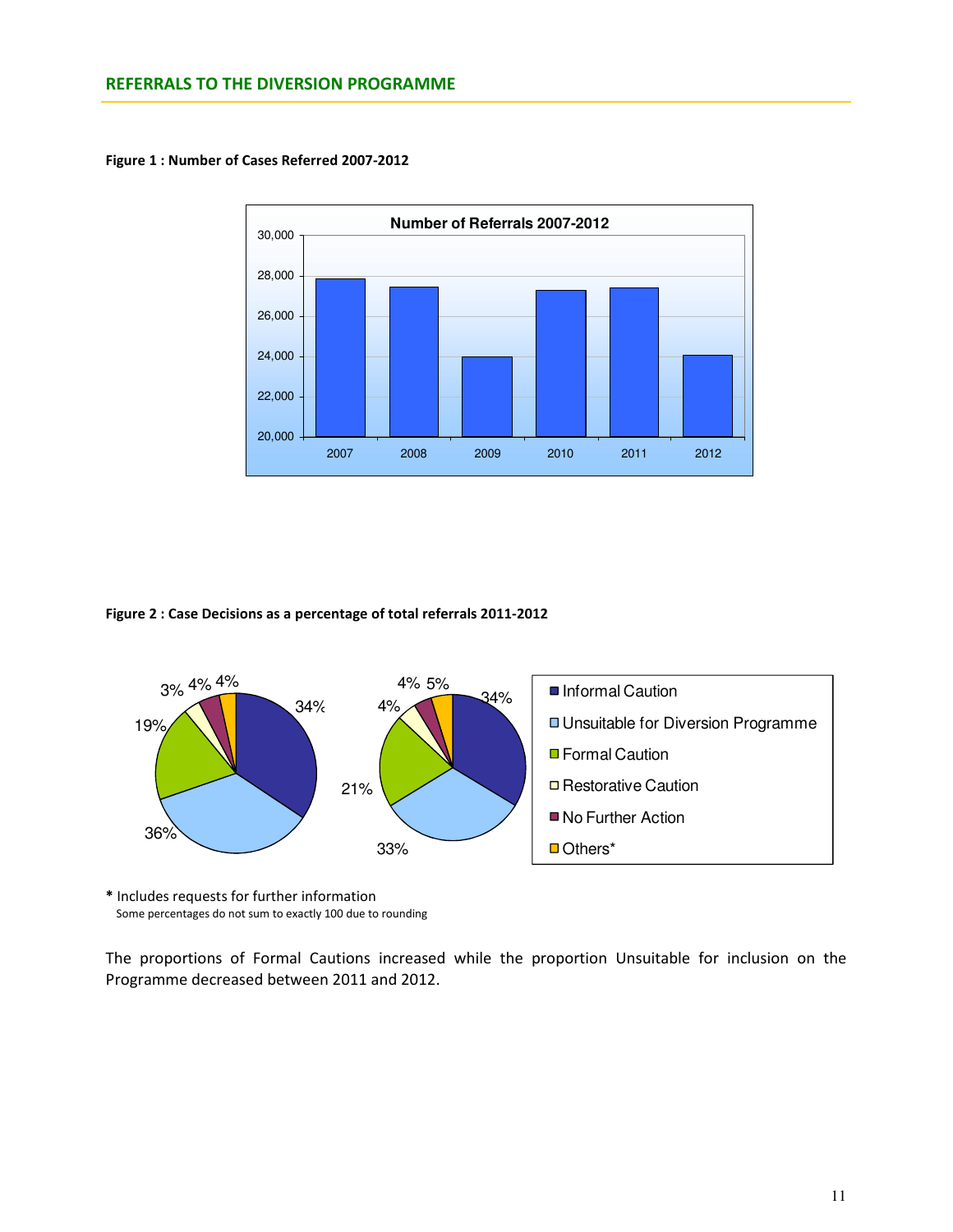There were 12,246 children cautioned in 2012 which is -4% lower than the 12,809 children referred in 2011.

| <b>Region/Division</b>      | <b>Total</b> | % Change<br>2011 | Informal<br>Caution | Formal<br>Caution                                     | Unsuitable | <b>NFA</b> | Others*        |  |
|-----------------------------|--------------|------------------|---------------------|-------------------------------------------------------|------------|------------|----------------|--|
| <b>Dublin Region</b>        | 3,910        | $-1%$            | 1,797               | 855                                                   | 780        | 225        | 253            |  |
| D.M.R. Eastern              | 431          | $-3%$            | 194                 | 97                                                    | 67         | 20         | 53             |  |
| D.M.R. North Central        | 291          | $-13%$           | 118                 | 45                                                    | 90         | 14         | 24             |  |
| D.M.R. Northern             | 1,013        | 4%               | 506                 | 228                                                   | 161        | 46         | 72             |  |
| D.M.R. South Central        | 217          | $-11%$           | 100                 | 30                                                    | 51         | 19         | 17             |  |
| D.M.R. Southern             | 801          | $-2%$            | 412                 | 116                                                   | 184        | 52         | 37             |  |
| D.M.R. Western              | 1,157        | 1%               | 467                 | 339                                                   | 227        | 74         | 50             |  |
| <b>Eastern Region</b>       | 1,624        | $-4%$            | 855                 | 381                                                   | 224        | 69         | 95             |  |
| Kildare                     | 447          | 2%               | 232                 | 105                                                   | 63         | 18         | 29             |  |
| Laois/Offaly                | 307          | $-7%$            | 180                 | 71                                                    | 39         | 9          | 8              |  |
| Meath                       | 305          | $-7%$            | 151                 | 88                                                    | 39         | 10         | 17             |  |
| Westmeath                   | 225          | $-8%$            | 108                 | 61                                                    | 36         | 8          | 12             |  |
| <b>Wicklow</b>              | 340          | $-4%$            | 184                 | 56                                                    | 47         | 24         | 29             |  |
| <b>Northern Region</b>      | 1,267        | $-5%$            | 713                 | 315                                                   | 116        | 50         | 73             |  |
| Cavan/Monaghan              | 341          | 0%               | 188                 | 100                                                   | 19         | 11         | 23             |  |
| Donegal                     | 413          | $-10%$           | 245                 | 98                                                    | 35         | 14         | 21             |  |
| Louth                       | 337          | 1%               | 175                 | 89                                                    | 34         | 19         | 20             |  |
| Sligo/Leitrim               | 176          | $-11%$           | 105                 | 28                                                    | 28         | 6          | 9              |  |
| <b>South Eastern Region</b> | 1,422        | $-17%$           | 737                 | 344                                                   | 195        | 61         | 85             |  |
| Kilkenny/Carlow             | 357          | $-19%$           | 200                 | 67                                                    | 46         | 22         | 22             |  |
| Tipperary                   | 320          | $-23%$           | 147                 | 91                                                    | 61         | 9          | 12             |  |
| Waterford                   | 380          | $-22%$           | 183                 | 107                                                   | 53         | 11         | 26             |  |
| Wexford                     | 365          | $-2%$            | 207                 | 79                                                    | 35         | 19         | 25             |  |
| <b>Southern Region</b>      | 2,525        | 0%               | 1,297               | 667                                                   | 355        | 117        | 89             |  |
| <b>Cork City</b>            | 765          | 4%               | 372                 | 176                                                   | 152        | 44         | 21             |  |
| <b>Cork North</b>           | 408          | $-3%$            | 214                 | 112                                                   | 54         | 19         | 9              |  |
| <b>Cork West</b>            | 292          | $-10%$           | 173                 | 60                                                    | 27         | 28         | $\overline{4}$ |  |
| Kerry                       | 397          | 12%              | 245                 | 95                                                    | 26         | 11         | 20             |  |
| Limerick                    | 663          | $-3%$            | 293                 | 224                                                   | 96         | 15         | 35             |  |
| <b>Western Region</b>       | 1,389        | $-7%$            | 811                 | 269                                                   | 142        | 99         | 68             |  |
| Clare                       | 324          | $-1%$            | 166                 | 77                                                    | 41         | 17         | 23             |  |
| Galway                      | 564          | $-5%$            | 355                 | 110                                                   | 51         | 33         | 15             |  |
| Mayo                        | 264          | $-23%$           | 155                 | 47                                                    | 24         | 22         | 16             |  |
| Roscommon/Longford          | 237          | $1\%$            | 135                 | 35                                                    | 26         | 27         | 14             |  |
| <b>Outside Jurisdiction</b> | 109          | 31%              | 55                  | $\boldsymbol{9}$                                      | 10         | 27         | 8              |  |
| <b>National Total</b>       | 12,246       | $-4%$            |                     | 6,265 (51%) 2,840 (23%) 1,822 (15%) 648 (5%) 671 (5%) |            |            |                |  |

### Table 2 : Number of Children Referred in 2012 by Region and Division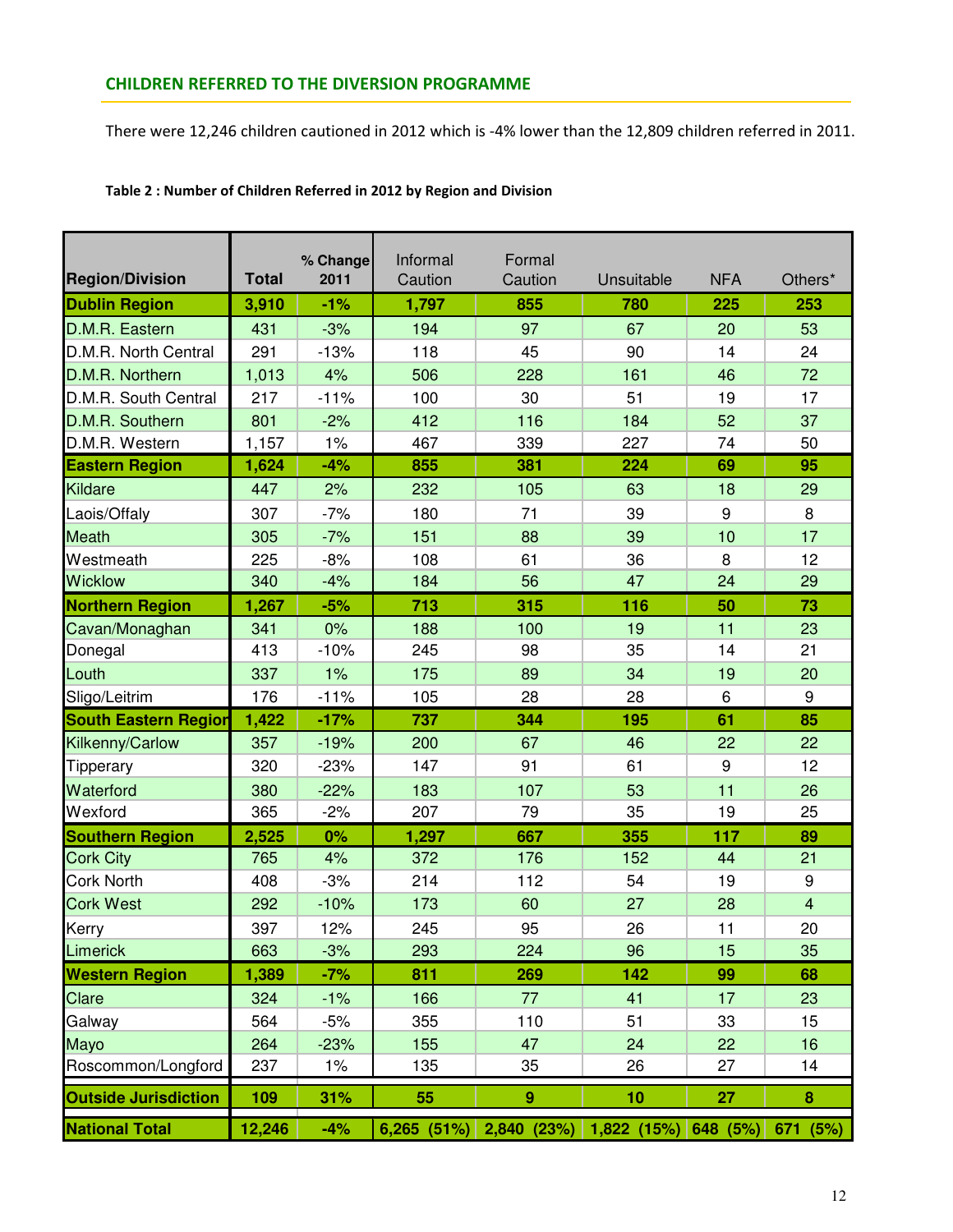## CHILDREN REFERRED TO THE DIVERSION PROGRAMME

Figure 3 : Number of Children Referred 2007-2012



• 75% of children referred were male, 25% female.

### Figure 4: Age of Children Referred 2011-2012



• 35% of children were 17 years of age and 21% were 16 years of age when cautioned in 2012.

#### Figure 5 - Number of Children 2012

| Children (most recent referral)    | Total  | $\%$ | <b>Male</b> | <b>Female</b> |
|------------------------------------|--------|------|-------------|---------------|
| <b>Informal Caution</b>            | 6,265  | 51%  | 67%         | 33%           |
| <b>Formal Caution</b>              | 2,209  | 18%  | 85%         | 15%           |
| Unsuitable for Diversion Programme | 1.822  | 15%  | 88%         | 12%           |
| No Further Action                  | 648    | 5%   | 68%         | 32%           |
| <b>Restorative Caution</b>         | 631    | 5%   | 80%         | 20%           |
| Others*                            | 671    | 5%   | 85%         | 15%           |
| <b>Grand Total</b>                 | 12.246 | 100% | 75%         | 25%           |

• 51% of children referred had an Informal Caution as their most recent referral type. Two-thirds of children who received an Informal Caution as their most recent caution were male while 88% deemed unsuitable for inclusion in the diversion programme as their most recent caution were also male.

<sup>\*</sup> Some percentages do not sum to exactly 100 due to rounding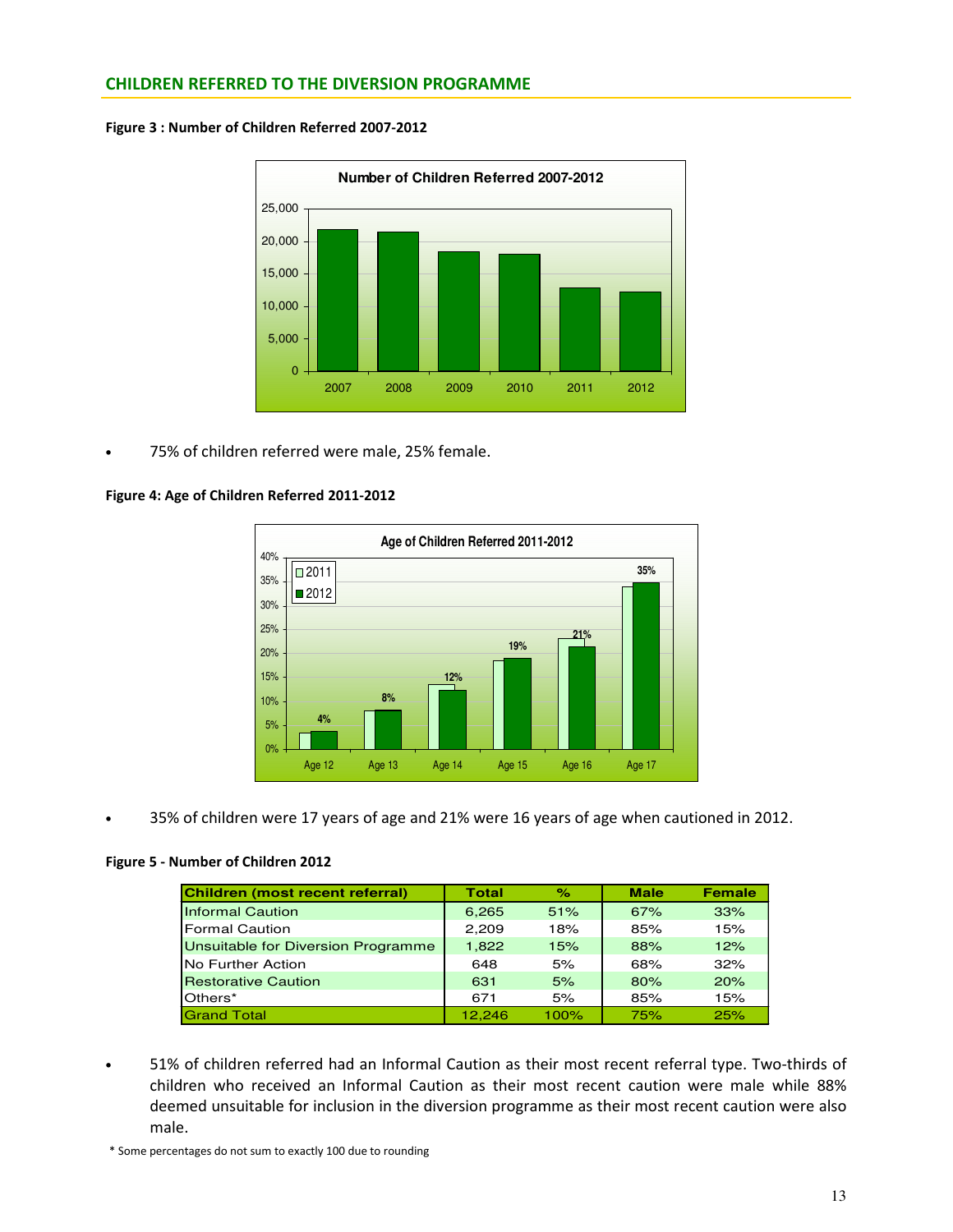## CHILDREN REFERRED TO THE DIVERSION PROGRAMME

#### Figure 6 - Number of Referrals per Child - 2012

| <b>Referrals in 2012</b> | <b>Total</b> | ℅   | <b>Male</b> | <b>Female</b> |
|--------------------------|--------------|-----|-------------|---------------|
| 1 only                   | 8,532        | 70% | 71%         | 29%           |
| 2-3 referrals            | 2.437        | 20% | 81%         | 19%           |
| 4-5 referrals            | 574          | 5%  | 88%         | 12%           |
| 6 or more                | 703          | 6%  | 90%         | 10%           |

• 70% of children referred have just one referral while 6% have 6 or more referrals in 2012. Of those receiving 1 referral in 2012, 71% are male and 29% female. Children with 6 or more referrals were predominantly male with just 10% female.

#### Figure 7 - Age Profile by Number of Referrals



|       | 1 only | 2-3 referrals | 4-5 referrals | 6 or more |
|-------|--------|---------------|---------------|-----------|
| 12yrs | 354    | 68            | 14            | 18        |
| 13yrs | 757    | 172           | 32            | 32        |
| 14yrs | 1,115  | 254           | 62            | 70        |
| 15yrs | 1,673  | 424           | 104           | 114       |
| 16yrs | 1,751  | 582           | 118           | 156       |
|       | 2,795  | 906           | 237           | 301       |

Older children receive a greater proportion of referrals with those aged 17 years of age making up 35% of those referred while 12 year olds account for just 4%.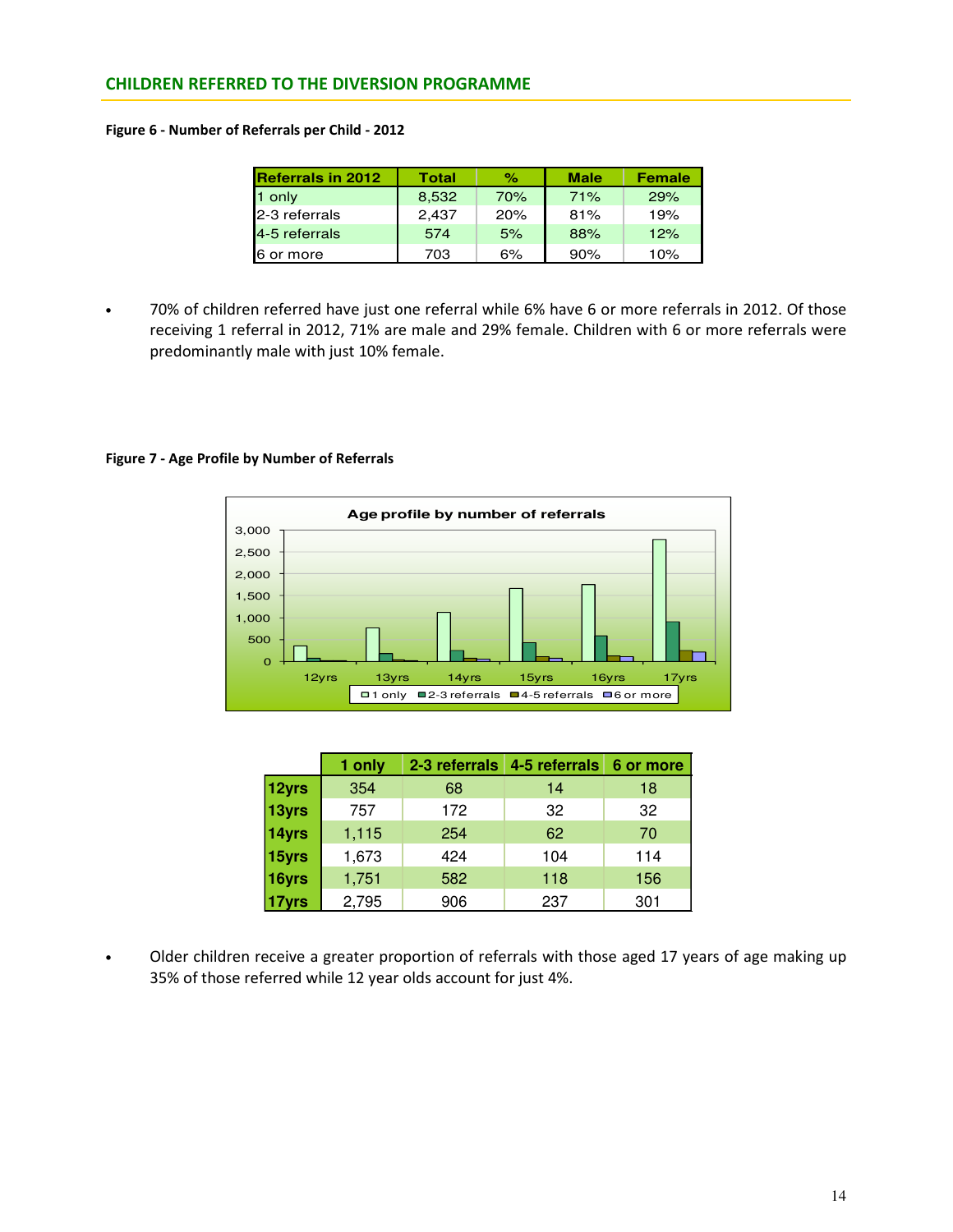## CAUTIONS—FORMAL AND INFORMAL CAUTIONS

#### Figure 8 - Referral Type by Number of Referrals 2012

|                                    | Number of Referrals 2012 |               |           |  |  |  |
|------------------------------------|--------------------------|---------------|-----------|--|--|--|
| <b>Referral Type</b>               | 1 only                   | 2-5 referrals | 6 or more |  |  |  |
| <b>Informal Caution</b>            | 67%                      | 29%           | 3%        |  |  |  |
| Unsuitable for Diversion Programme | 8%                       | 26%           | 66%       |  |  |  |
| <b>Formal Caution</b>              | 23%                      | 49%           | 28%       |  |  |  |
| <b>Restorative Caution</b>         | 34%                      | 45%           | 22%       |  |  |  |
| <b>No Further Action</b>           | 55%                      | 32%           | 12%       |  |  |  |
| <b>Others</b>                      | 33%                      | 41%           | 27%       |  |  |  |

• Most Informal Caution and No Further Action outcomes are linked to children with just 1 referral in 2012. 66% those deemed unsuitable for inclusion in the diversion programme received 6 or more referrals in 2012.



#### Figure 9 - Number of Children with Formal / Informal Caution 2007-2012

- There were 9,105 children who received Formal or Informal cautions in 2012 which is -6% fewer than in 2011 - based on most recent referral received.
- 72% are male and 28% female.

#### Figure 10- Percentage of Children with Formal / Informal Caution 2007-2012

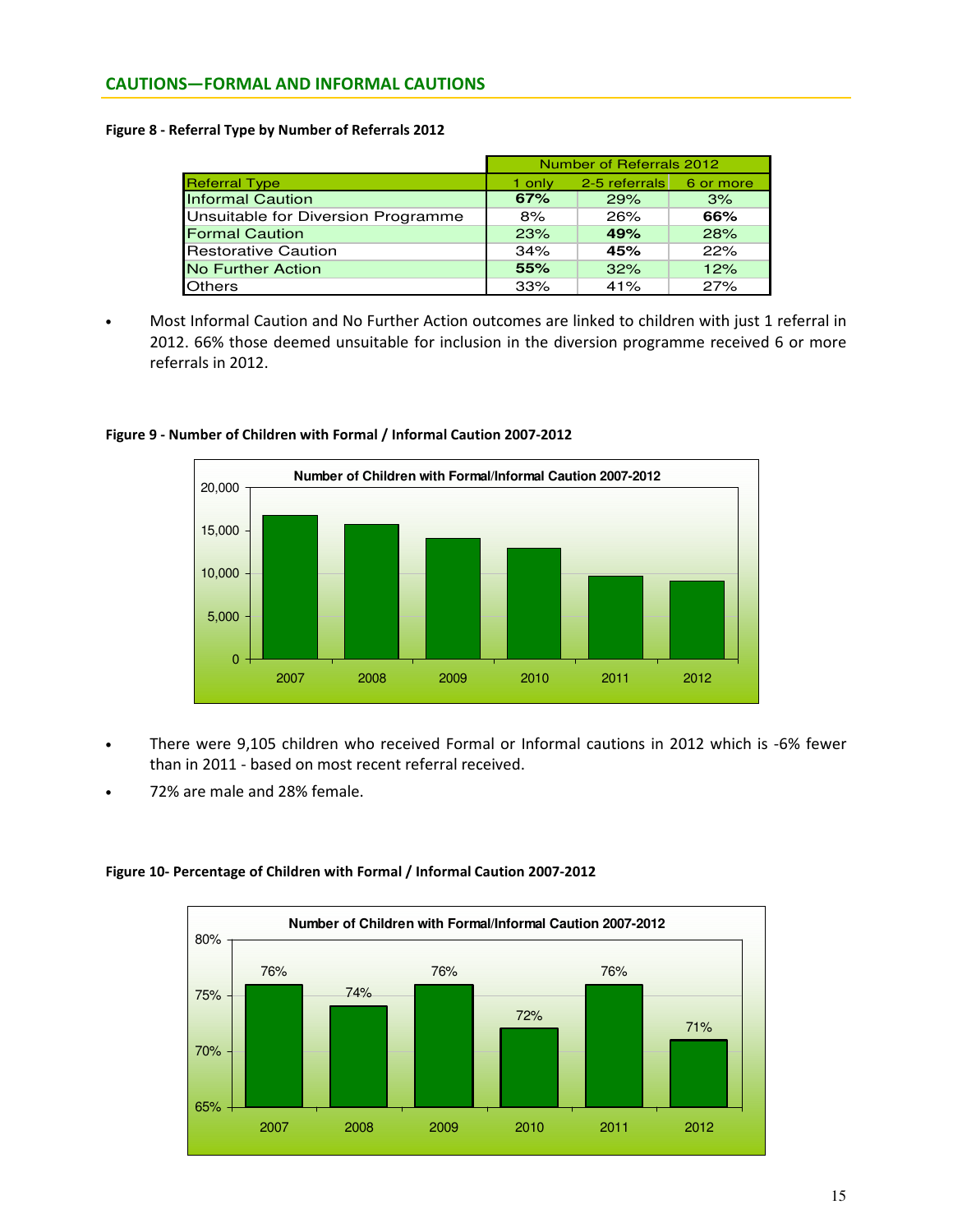### RESTORATIVE JUSTICE

Restorative Justice is a voluntary process where the young person accepts responsibility for his/her offending behaviour and becomes accountable to those he or she has harmed. The victim is given the opportunity to have their views represented either by meeting the young person face to face or having their views represented by someone else. This meeting is set up and run by a Juvenile Liaison Officer (JLO).

### WHAT DOES RESTORATIVE JUSTICE SEEK TO ACHIEVE?

When an offence or crime is committed there is harm done to a person or a community. In some way that person or community is affected by the harm. Restorative Justice attempts to deal with the harm through a discussion. Restorative Justice attempts to bring that harm to the centre of the discussion. It does this by giving a voice to the person who has been affected by the crime. It then creates an opportunity for the offender to repair the harm caused by the offence and work towards the prevention of re-offending. The Restorative Justice process does not concern itself with judging or blaming.

#### WHO CAN BE INVOLVED?

All those taking part in a Restorative Justice meeting do so voluntarily. Participants should include the young person who has offended, his/her family and the victim, who may also bring along someone to support them. Any person, who can positively contribute to the process, may be invited by either the victim or the young person. The process is organised by a JLO and is usually chaired by another JLO who is specially trained. Examples of people invited to attend include: persons to support the victim, teachers, social workers, sports trainers and youth or project workers.

### WHAT HAPPENS AT A RESTORATIVE EVENT?

The chairperson, who is a JLO, introduces everyone and outlines how the meeting will run. The young person accounts for his/her behaviour. Each participant then has the opportunity to tell his/her story without interruption and outlining how the offending behaviour impacted upon them. When everyone who wishes to speak has concluded, there will be an opportunity to respond and ask questions. The offender will be given an opportunity to apologise and the victim will be invited to say what they would like from the meeting. A discussion then takes place on how best to meet the needs of the victim and to address the harm. The future behaviour of the young person is then discussed. Where possible, the meeting will identify supports to be put in place which will help the young person to prevent him/her re -offending.

## WHERE WILL THE MEETING BE HELD?

The restorative meeting can be held in any location agreeable to the parties directly involved. A requirement for favourable outcomes is that the parties invited feel safe and comfortable. Such venues include community centres, sports centres, parish centres, hotels and Garda stations.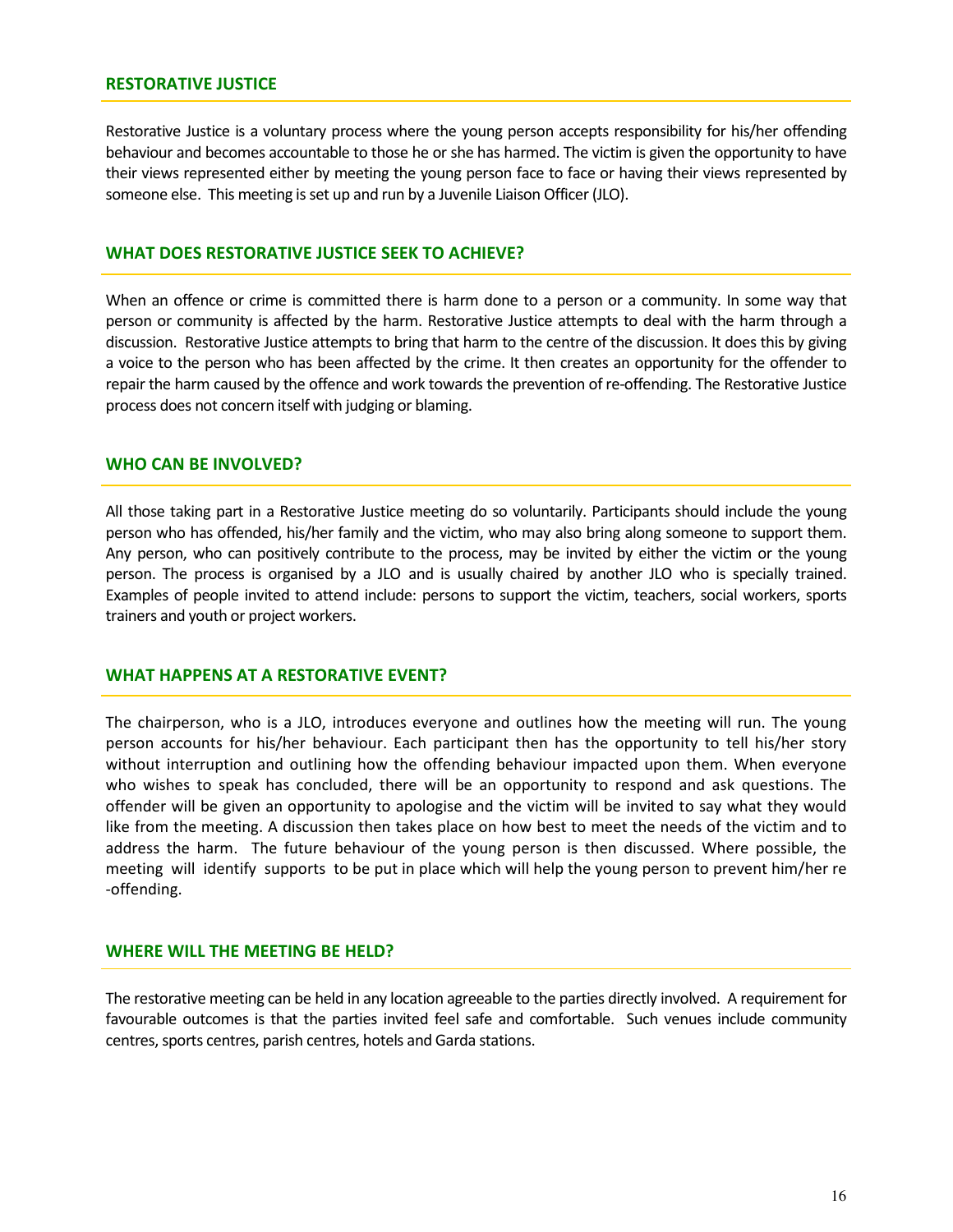### WHAT ARE THE POSSIBLE BENEFITS FOR THE VICTIM?

Importantly, victims get a chance to be heard, to give their side of the story and to explain the full impact of the offence on them. They also get a chance to meet the offenders and to challenge their behaviour. Feedback from victims suggest this process is helpful in moving on from the offence. The meeting may also help them to overcome worries about possible future victimisation or to obtain answers to questions that are troubling them. While there are no guarantees as to the final outcome, victims may also benefit from financial compensation or other forms of restitution. Recent research indicated that over 90% of victims were satisfied with the manner in which the case was dealt with by using this process.

## WILL PRIVACY BE RESPECTED?

By law, issues that are disclosed at the meeting and the content of any agreement reached are confidential and will not be disclosed to any person without the prior permission of those directly involved.

## WHAT ARE THE POSSIBLE BENEFITS FOR THE YOUNG PERSON?

The restorative caution and conference provide an opportunity for the young person to accept responsibility for his/her actions and to account for their behaviour. They have a chance to apologise directly to the victim and, where appropriate, to do something positive to repair the harm caused. The meeting will endeavour to assist the young person to avoid re-offending through acceptance and reintegration.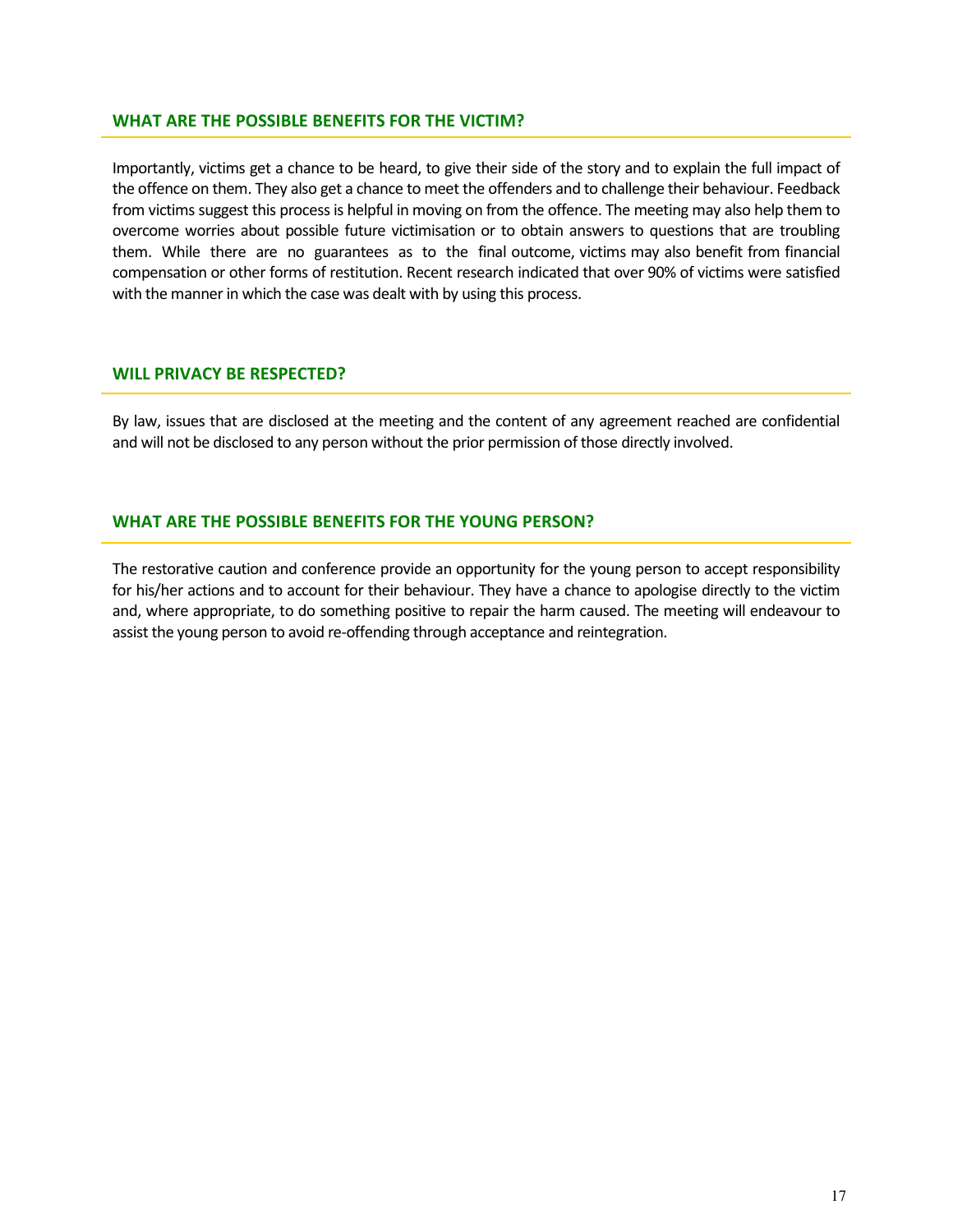## RESTORATIVE JUSTICE – A personal story

When a JLO recently examined a number of referrals for a young offender, he could see that the crimes were of a serious nature where text messages were used to cause harassment and threaten another young person. This extended to the young offender being caught with a knife at school, where the other young person also attended.

Upon examination of the case the JLO discovered that the young offender was in dispute with another young person at school and the situation was obviously escalating. Through his experience of the use of restorative practices, the JLO recognised the need not only to address the crimes, but also to try and mend the broken relationship between the two young people.

The JLO worked extensively with the injured party and her parents, as well as with the young offender and her parents which led to all parties coming together in a restorative meeting.

 An open and honest conversation took place at the meeting between the young persons and at the end they hugged one another.

The JLO later met with the young offender, as part of the supervision arrangement, to find that this girl had a chance meeting with the other young girl and they had spent a half hour talking together. This would have been unthinkable when the crime was initially reported and investigated. However, through the use of restorative justice and bringing all parties affected by the crime together, not only was the harm of the crime addressed but the young victim could feel safe in any future meetings between herself and the other girl.

This example shows the strength of restorative justice to address harm, mend relationships and better address the possibility of recidivism in the process.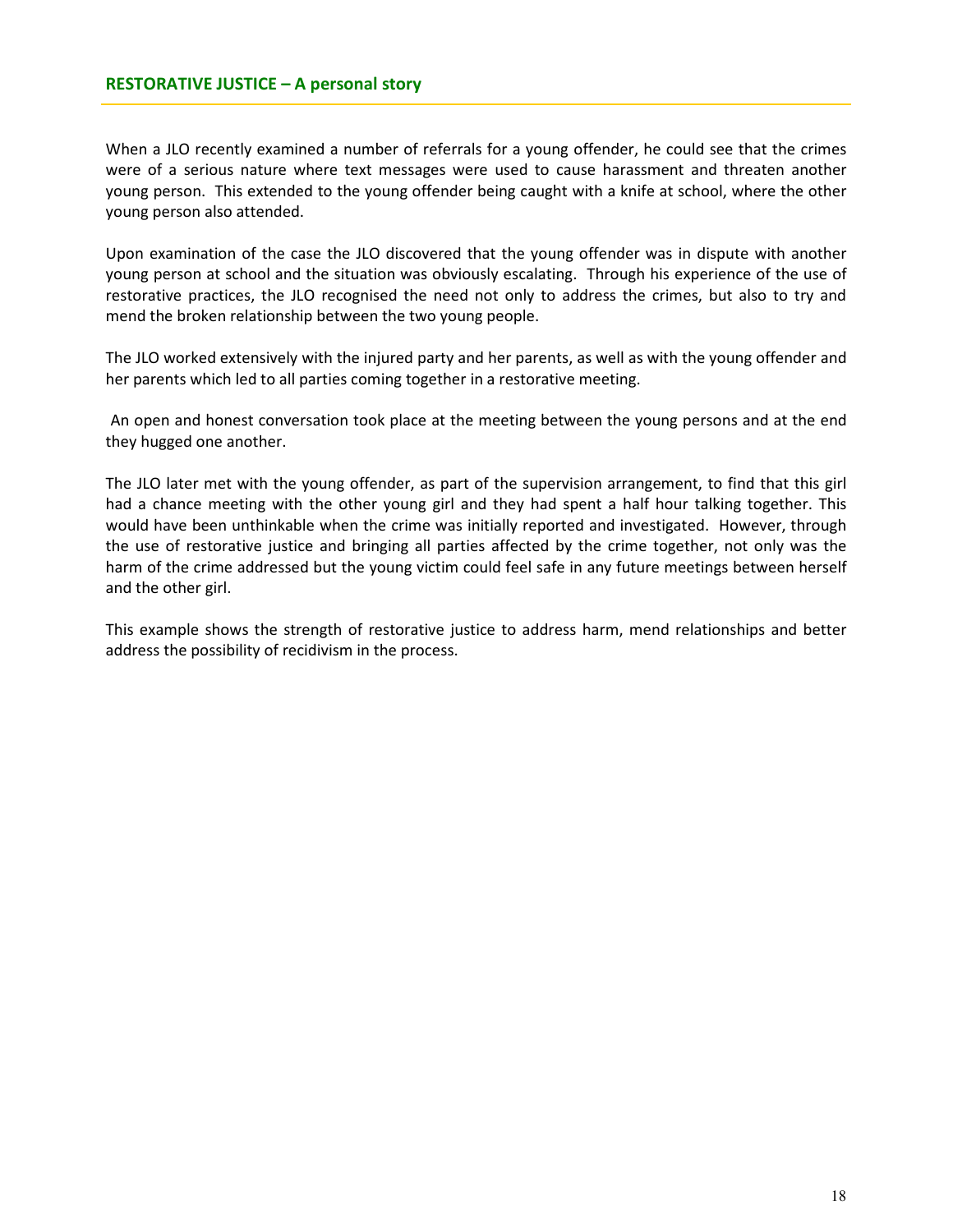An incident occurred where extensive criminal damage was caused to a new community building which housed small industry and craft makers. Windows were smashed, gardening tools removed and wheelie bins set alight. The injured parties were totally shocked as they had believed they were welcome in the community and the premises was there for use by the local community.

 The JLO brought together 15 people for a restorative meeting; the five young wrongdoers along with their parents and members of the community centre. The JLO worked extensively with the injured parties to give them a sense of how this process may help them move on from the shock and fear which the crime caused.

One aspect of restorative practice is to facilitate community cohesion and assist with the rebuilding of damaged relationships to allow people live their lives in harmony. A meeting was held in the community centre which had been damaged. This assisted the process as the parents of the youths could see exactly the damage their children had caused. It also served to give them a sense of the community of people who used the premises, and the good work they did.

The youths acknowledged how stupid their actions were and they all verbally apologised to the staff members. The parents expressed their horror at what their children had been involved in. The victims expressed their feelings upon arriving to their place of work with glass all over the place and the general mayhem of finding their building like this. Amongst the commitments made by the youths was to undertake to assist staff in carrying out gardening duties around the centre.

Not only did the 5 youths return to do the work but some of their friends came along and helped as well. They are completing an art course and have planned to complete a mural for the building.

The JLO could see how the dynamic changed over the weeks and the community workers and youths were on first name terms and a real sense of community and collective ownership existed amongst all.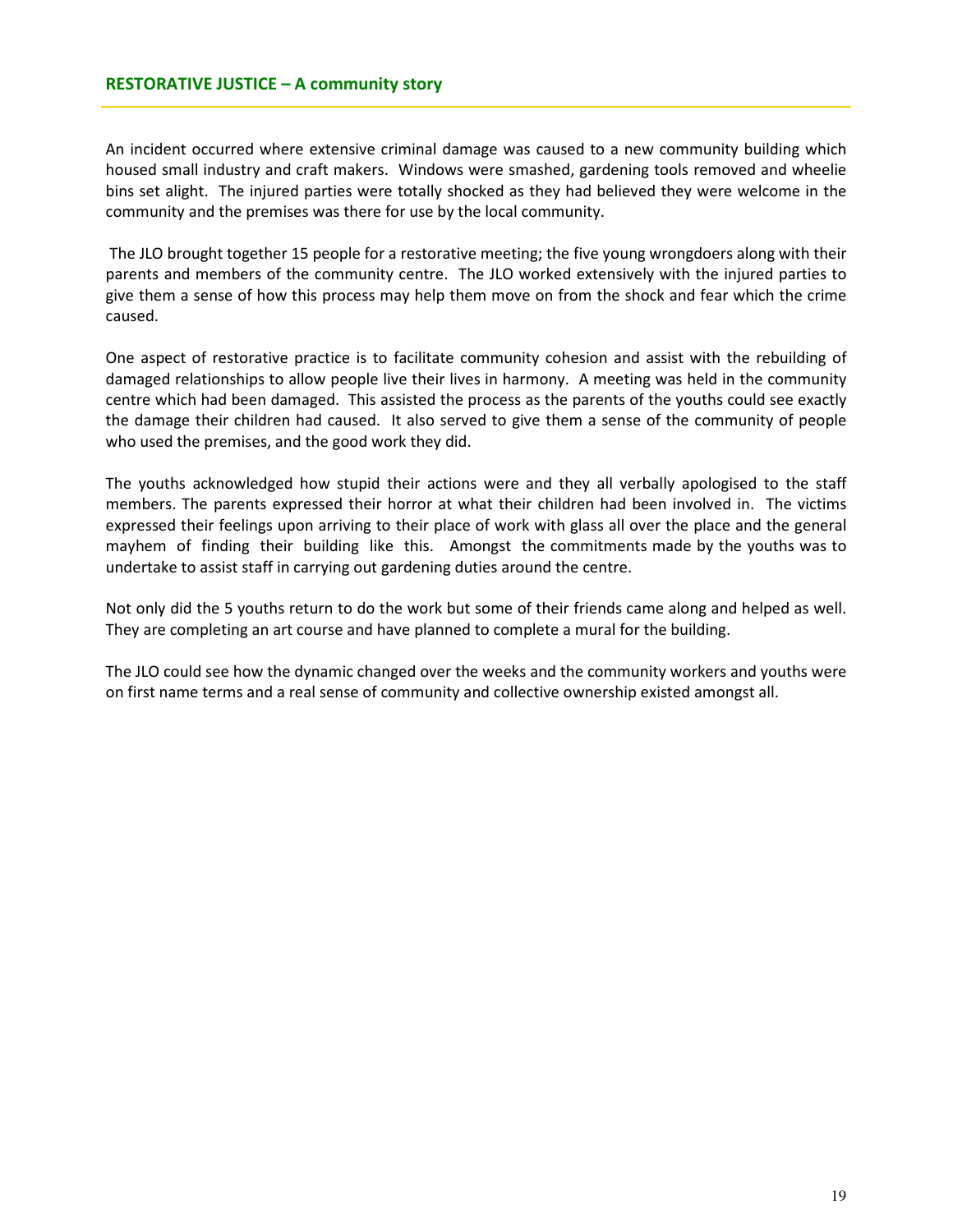A pilot initiative is currently underway in 10 Garda Divisions which seeks to address road traffic offending through a restorative approach.

It is jointly run by Garda Traffic Unit personnel and Juvenile Liaison Officers. It offers the opportunity for young persons who have offended on our roads, to participate in the 'It won't happen to me' programme. The participants, including the young offending drivers and their parents / guardians, then engage in a discussion using the principles of Restorative Practices, to further the learning and understanding of the risks associated with bad driving behaviour on our roads.

Four young offending drivers recently attended a Road Traffic/Restorative Justice event accompanied by their parents and viewed the 'It won't happen to me" video presentation. In the follow up discussion, the emphasis, through the use of restorative practices, is to reflect on what they did, acknowledge the dangers which exist having viewed the video and make commitments for their driving behaviour in the future.

On this occasion, the discussion was greatly enhanced by the presence of a 31 year old man who, at the age of 25, was involved in a serious road accident which has left him a paraplegic. This young man is determined to give something back to society by delivering a message about how his life was changed as a result of a road traffic accident.

The impact he had on the young drivers and their parent was immense. From watching a video, to discussing their driving behaviour and now confronting a real life road accident victim, it left the young people in no doubt that they would have to make real and lasting commitments to their driving in the future in order to stay safe on our roads. Each driver committed to changing and addressing their driving behaviour and this will be monitored by the JLO during their period of supervision.

Significantly, this process allows for and includes a parental voice. It is very often the parents who give access to a vehicle, provide insurance for their children and therefore are integral to supporting this message on road safety through engagement with their children.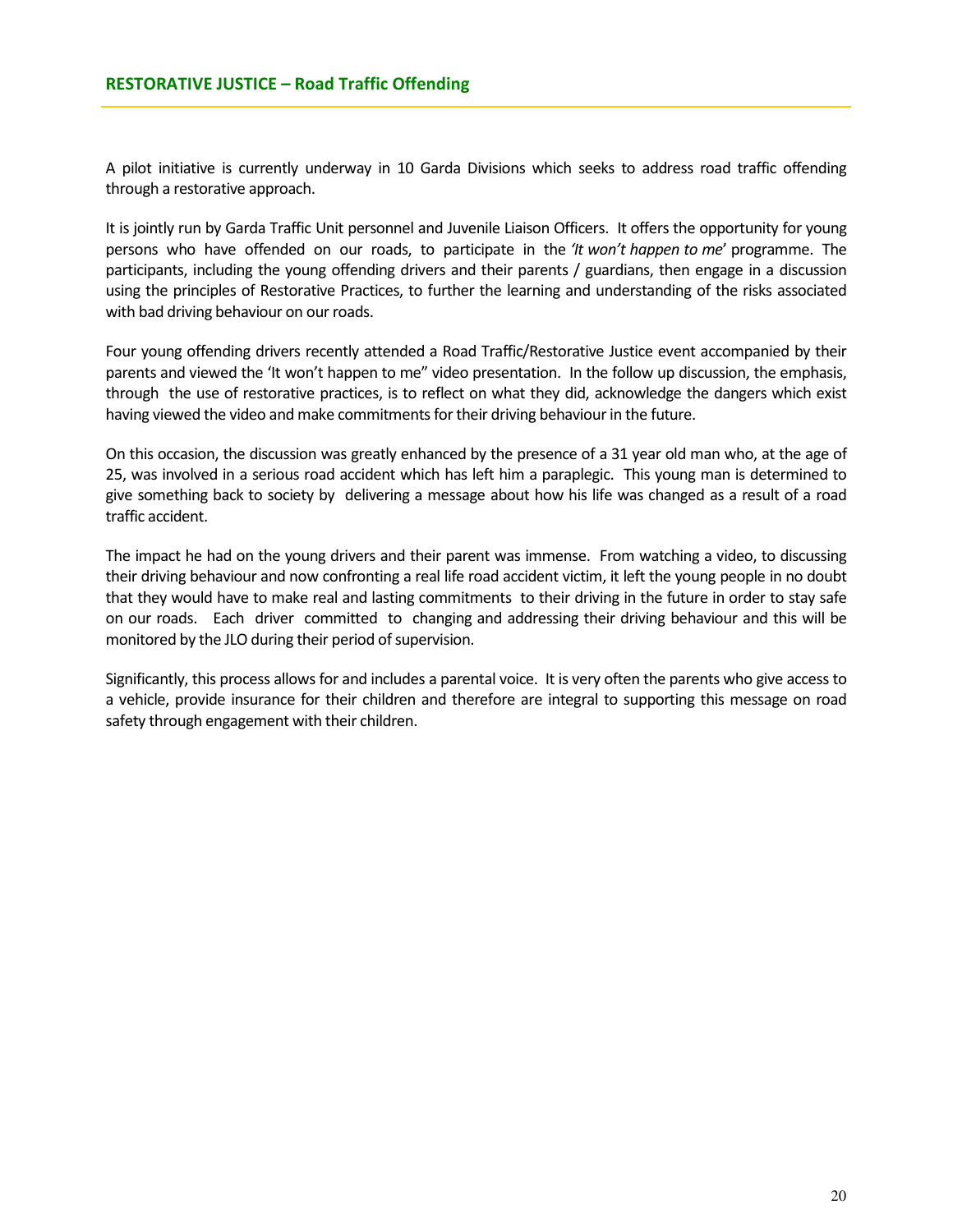There were 1,036 Restorative Cautions in 2012 up from 903 Restorative Cautions in 2011.

| <b>Region</b>          | <b>Division</b>             | 2012           | % Change | 2011           | 2010           | 2009         |
|------------------------|-----------------------------|----------------|----------|----------------|----------------|--------------|
| <b>Dublin Region</b>   |                             | 213            | 0%       | 212            | 180            | 138          |
|                        | D.M.R. Eastern              | 18             | 0%       | 18             | 31             | 16           |
|                        | D.M.R. North Central        | 24             | 14%      | 21             | 20             | 13           |
|                        | D.M.R. Northern             | 73             | $-11%$   | 82             | 59             | 54           |
|                        | D.M.R. South Central        | 10             | $-52%$   | 21             | 10             | 10           |
|                        | D.M.R. Southern             | $\overline{7}$ | $-50%$   | 14             | 16             | 13           |
|                        | D.M.R. Western              | 81             | 45%      | 56             | 44             | 32           |
| <b>Eastern Region</b>  |                             | 96             | 10%      | 87             | 90             | 45           |
|                        | Kildare                     | 27             | 4%       | 26             | 11             | 10           |
|                        | Laois/Offaly                | 9              | $-53%$   | 19             | 28             | 9            |
|                        | Meath                       | 17             | $-26%$   | 23             | 11             | 12           |
|                        | Westmeath                   | 29             | 93%      | 15             | 38             | 6            |
|                        | Wicklow                     | 14             | >100%    | $\overline{4}$ | $\overline{2}$ | 8            |
| <b>Northern Region</b> |                             | 96             | 25%      | 77             | 33             | 27           |
|                        | Cavan/Monaghan              | 10             | >100%    | 10             | $\overline{5}$ | 10           |
|                        | Donegal                     | 60             | 94%      | 31             | 8              | 3            |
|                        | Louth                       | 18             | $-31%$   | 26             | 17             | 10           |
|                        | Sligo/Leitrim               | 8              | $-20%$   | 10             | 3              | 4            |
|                        | <b>South Eastern Region</b> | 149            | 69%      | 88             | 84             | 44           |
|                        | Kilkenny/Carlow             | 50             | 213%     | 16             | 10             | 14           |
|                        | Tipperary                   | 53             | 33%      | 40             | 48             | 7            |
|                        | Waterford                   | 16             | $-24%$   | 21             | 13             | 11           |
|                        | Wexford                     | 30             | >100%    | 11             | 13             | 12           |
| <b>Southern Region</b> |                             | 405            | 13%      | 357            | 295            | 127          |
|                        | <b>Cork City</b>            | 58             | $-43%$   | 102            | 162            | 57           |
|                        | <b>Cork North</b>           | 78             | $-32%$   | 115            | 54             | 34           |
|                        | <b>Cork West</b>            | 38             | $-14%$   | 44             | 32             | 25           |
|                        | Kerry                       | 134            | 185%     | 47             | 5              | $\mathbf{1}$ |
|                        | Limerick                    | 97             | 98%      | 49             | 42             | 10           |
| <b>Western Region</b>  |                             | 76             | $-7%$    | 82             | 110            | 35           |
|                        | Clare                       | 18             | >100%    | $\overline{4}$ | $\overline{4}$ | $\Omega$     |
|                        | Galway                      | 44             | 69%      | 26             | 67             | 22           |
|                        | Mayo                        | 8              | >100%    | $6\phantom{a}$ | 17             | 5            |
|                        | Roscommon/Longford          | $\,6$          | $-87%$   | 46             | 22             | 8            |
| <b>Grand Total</b>     |                             | 1,036          | 15%      | 903            | 792            | 416          |

# Table 3 : Number of Restorative Cautions 2009 -2012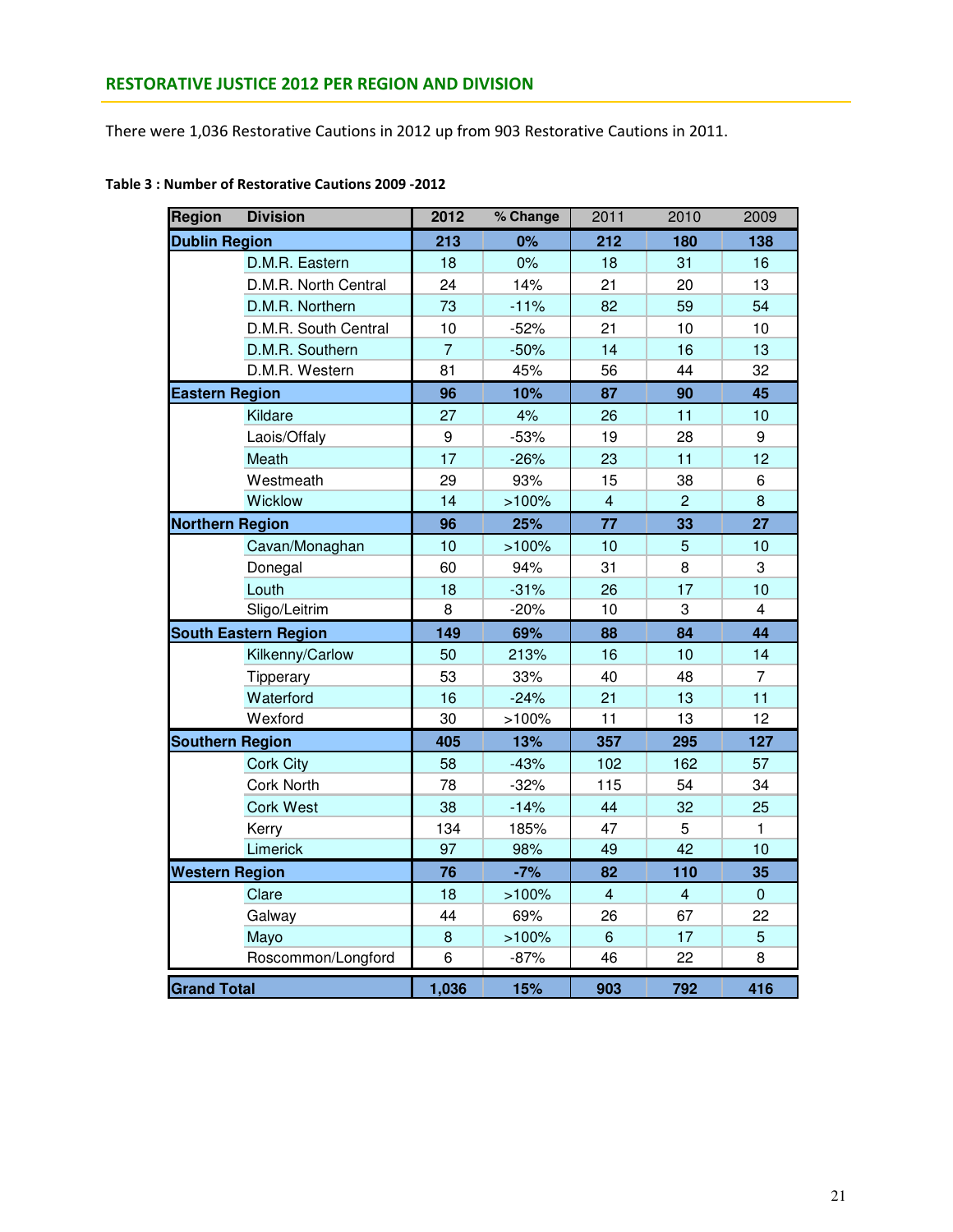# RESTORATIVE JUSTICE 2012

Figure 11- Number of Restorative Cautions 2007 -2012

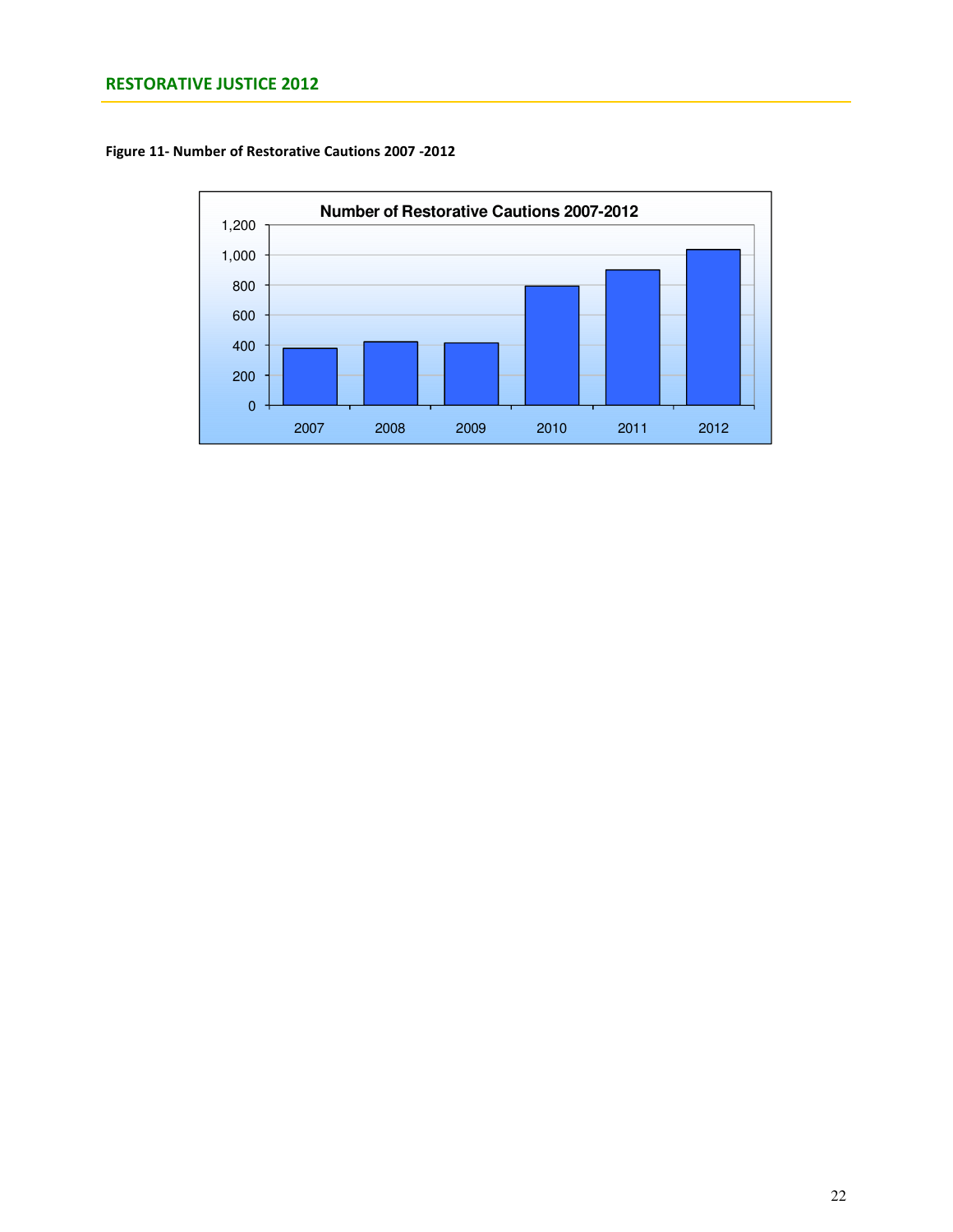## CHILDREN CONSIDERED UNSUITABLE FOR INCLUSION IN THE DIVERSION PROGRAMME

There was a total of 1,822 children deemed Unsuitable for Caution in 2012 down 13 children on the 2011 total of 1,835 - based on most recent number of referrals received. 88% are male and 12% are female.

A case may be recorded as unsuitable if any of the following are present:

- The child does not accept responsibility for their behaviour.
- The child does not consent to being cautioned and, where appropriate, to be supervised by a juvenile liaison officer.
- It would not be in the interests of society to caution the child.
- The child is offending persistently.

The Director shall be satisfied that the admission of the child to the Programme is appropriate, in the best interest of the child and consistent with the interests of society and any victim.

When the admission of a child to the Programme is being considered any views expressed by any victim in relation to the child's criminal or anti-social behaviour shall be given due consideration but the consent of the victim shall not be obligatory for such admission.

These matters are then returned to local Garda management certifying that the child is unsuitable for inclusion in the Diversion Programme. Cases deemed unsuitable are returned to local Garda management with a view to initiating a prosecution before the Courts.



#### Figure 12: Number of Children Considered Unsuitable for Inclusion 2007-2012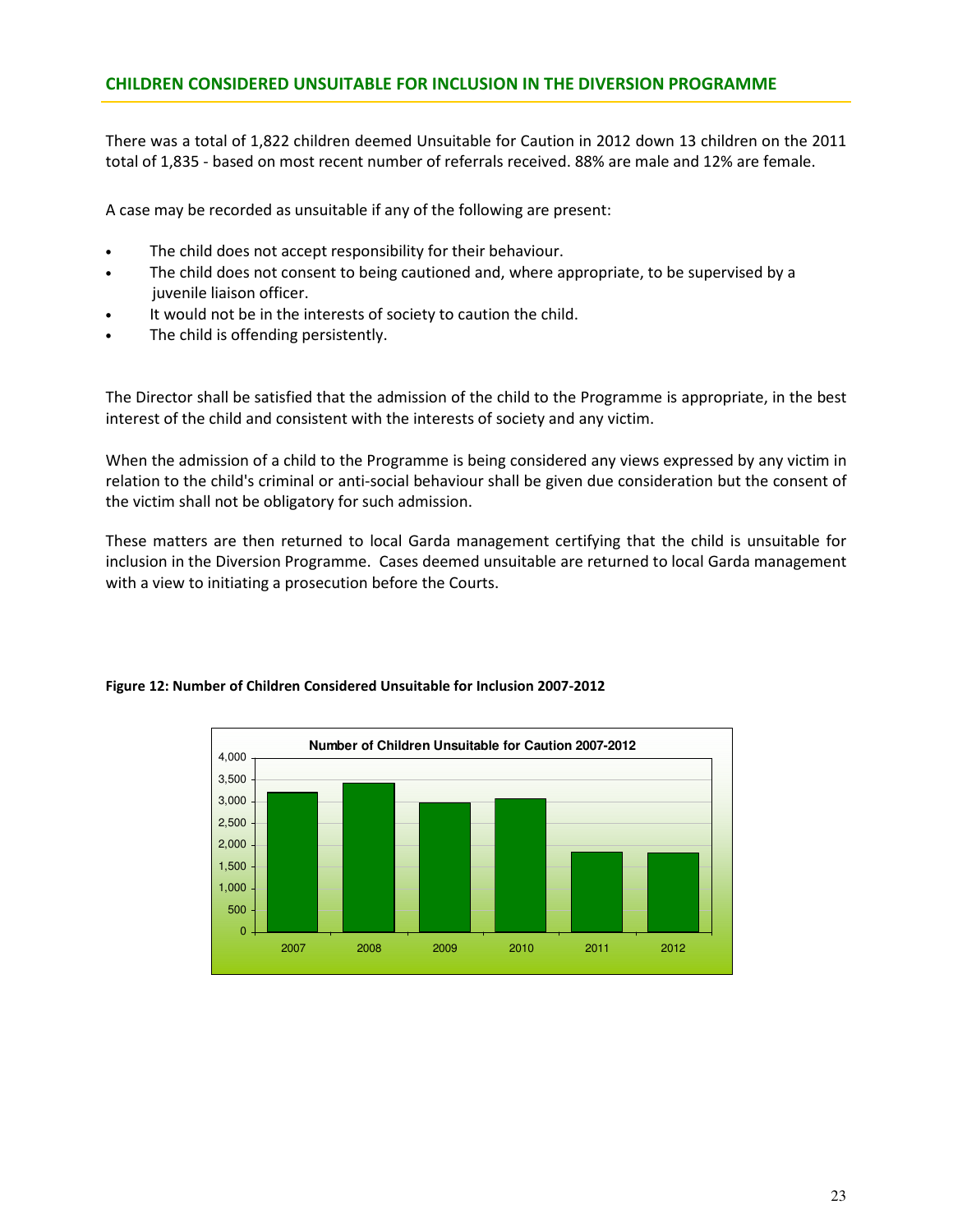



Proportion of children deemed Unsuitable for Caution was 15% in 2012, up from 14% in 2011.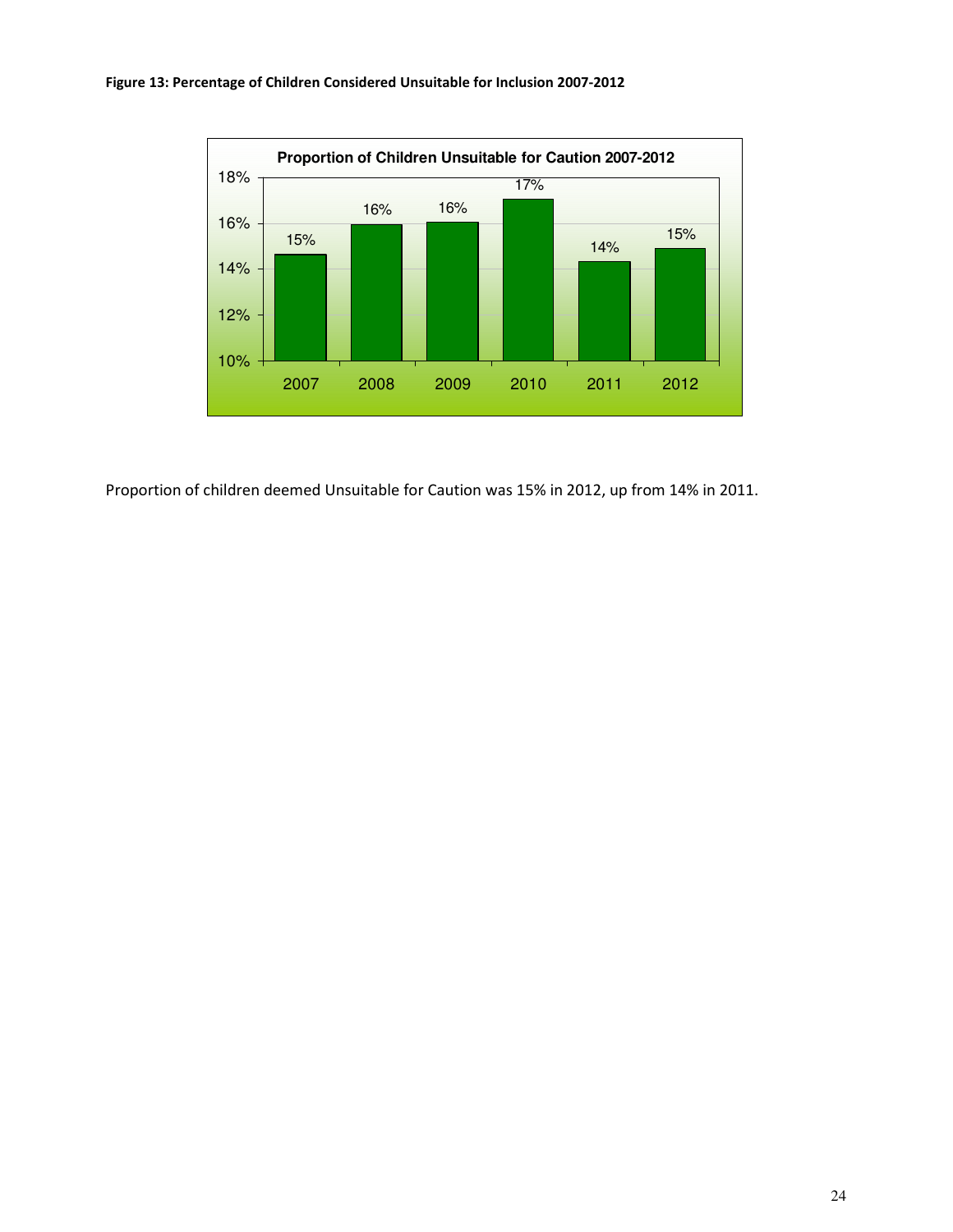# CRIME TYPE FOR WHICH CHILDREN WERE REFERRED

Table 4: Crime type for which Children were referred 2012

|                                                                                                     |                     | $%$ of       | %             |                  | <b>Proprtion of Detected</b> |
|-----------------------------------------------------------------------------------------------------|---------------------|--------------|---------------|------------------|------------------------------|
| Offence Group / Offence Type                                                                        | 2012                | <b>Total</b> | Change        | 2011             | Offences 2012*               |
| <b>Public Order and other Social Code Offences</b>                                                  | 6,976               | 29.0%        | $-11%$        | 7,868            | 17%                          |
| <b>Public Order Offences</b>                                                                        | 3,787               | 15.7%        | $-17%$        | 4,556            | 14%                          |
| <b>Trespass Offences</b>                                                                            | 1,296               | 5.4%         | $-9%$         | 1,418            | 65%                          |
| <b>Drunkenness Offences</b>                                                                         | 889                 | 3.7%         | $-6%$         | 947              | 10%                          |
| Purchase or Consumption of Alcohol by Under 18 Year Olds                                            | 723                 | 3.0%         | $-2%$         | 739              | $\sim$ $\sim$ $\sim$         |
| Other Public Order                                                                                  | 88                  | 0.4%         | 73%           | 51               | 2%                           |
| Regulated Betting/Money, Collection/Trading Offences                                                | 70                  | 0.3%         | $-10%$        | 78               | 28%                          |
| Begging                                                                                             | 59                  | 0.2%         | 392%          | 12               | 10%                          |
| <b>Theft and Related Offences</b>                                                                   | 5,996               | 24.9%        | $-8%$         | 6,485            | 23%                          |
| Theft from shop                                                                                     | 3,321               | 13.8%        | $-6%$         | 3,541            | 22%                          |
| <b>Theft Other</b>                                                                                  | 752                 | 3.1%         | $-13%$        | 860              | 16%                          |
| Theft/Unauthorised taking of vehicle                                                                | 501                 | 2.1%         | $-32%$        | 742              | 45%                          |
| Theft from vehicle                                                                                  | 373                 | 1.5%         | $-3%$         | 383              | 24%                          |
| <b>Handling Stolen Property</b>                                                                     | 324                 | 1.3%         | 16%           | 279              | 20%                          |
| Theft/Unauthorised taking of a pedal cycle                                                          | 316                 | 1.3%         | 9%            | 291              | 57%                          |
| Theft from person                                                                                   | 257                 | 1.1%         | 48%           | 174              | 28%                          |
| Interfering with Mechanism of MPV                                                                   | 148                 | 0.6%         | $-31%$        | 213              | 38%                          |
| Damage to Property and to the Environment                                                           | 2,511               | 10.4%        | $-19%$        | 3,096            | 36%                          |
| Criminal damage (not arson)                                                                         | 2,303               | 9.6%         | $-18%$        | 2,812            | 35%                          |
| Arson                                                                                               | 197                 | 0.8%         | $-29%$        | 278              | 60%                          |
| Litter offences                                                                                     | 11                  | 0.0%         | 83%           | 6                | 13%                          |
| <b>Road and Traffic Offences (NEC)</b>                                                              | 1,668               | 6.9%         | $-15%$        | 1,953            | 2%                           |
| Roadworthiness/Regulatory Offences                                                                  | 1,124               | 4.7%         | $-13%$        | 1,288            | 2%                           |
| Attempts/Threats to Murder, Assaults, Harrassments and Related O                                    | 1,640               | 6.8%         | $-19%$        | 2,033            | 18%                          |
| <b>Other Assault</b>                                                                                | 1,220               | 5.1%         | $-18%$        | 1,487            | 20%                          |
| Assaults causing harm                                                                               | 377                 | 1.6%         | $-25%$        | 502              | 17%                          |
| <b>Burglary and Related Offences</b>                                                                | 1,636               | 6.8%         | $-15%$        | 1,936            | 27%                          |
| Burglary (not aggravated)                                                                           | 1,433               | 6.0%         | $-18%$        | 1,750            | 28%                          |
| Possession of an article (with intent to burgle, steal, demand)                                     | 174                 | 0.7%         | 12%           | 156              | 23%                          |
| Aggravated burglary                                                                                 | 29                  | 0.1%         | $-3%$         | 30               | 22%                          |
| <b>Controlled Drug Offences</b>                                                                     | 1,205               | 5.0%         | $-7%$         | 1,290            | 7%                           |
| Possession of drugs for personal use                                                                | 965                 | 4.0%         | $-8%$         | 1,046            | 8%                           |
| Possession of drugs for sale or supply                                                              | 194                 | 0.8%         | $-1%$         | 196              | 6%                           |
| <b>Other Drugs Offences</b>                                                                         | 38                  | 0.2%         | 23%           | 31               | 6%                           |
| Cultivation or manufacture of drugs                                                                 | 8                   | 0.0%         | $-53%$        | 17               | 2%                           |
| <b>Dangerous or Negligent Acts</b>                                                                  | 664                 | 2.8%         | $-10%$        | 735              | 1%<br>9%                     |
| Dangerous/Careless driving and motorway offences                                                    | 344                 | 1.4%         | $-11%$        | 386              |                              |
| Speeding                                                                                            | 168                 | 0.7%         | 17%           | 144              | 1%                           |
| Driving/In charge of a vehicle while over legal alcohol limit                                       | 88                  | 0.4%         | 17%           | 75               | 1%                           |
| Endangering traffic offences                                                                        | 46                  | 0.2%         | $-49%$        | 90               | 33%                          |
| Endangerment with potential for serious harm/death                                                  | 12                  | 0.0%         | $-48%$        | 23               | 26%                          |
| Driving/In charge of a vehilce under the influence of drugs                                         | 4<br>$\mathbf{1}$   | 0.0%         | $-76%$        | 17               | 2%                           |
| Abandoning a child, child neglect and cruelty                                                       | 1                   | 0.0%         |               | 0<br>0           | 1%                           |
| Dangerous driving causing serious bodily harm<br><b>Weapons and Explosives Offences</b>             | 588                 | 0.0%<br>2.4% | $-11%$        | 658              | 20%<br>22%                   |
| Offensive Weapons Offences (NEC)                                                                    | 446                 | 1.9%         |               | 484              | 18%                          |
| <b>Robbery, Extortion and Hijacking Offences</b>                                                    | 372                 | 1.5%         | -8%           | 525              | 30%                          |
|                                                                                                     |                     |              | $-29%$        |                  |                              |
| Robbery from the person<br><b>Sexual Offences</b>                                                   | 327<br>291          | 1.4%<br>1.2% | $-28%$        | 455              | 49%<br>26%                   |
| Sexual assault (not aggravated)                                                                     | 170                 | 0.7%         | 16%<br>52%    | 250<br>112       | 25%                          |
|                                                                                                     |                     |              |               |                  |                              |
| Rape of a male or female                                                                            | 71<br>41            | 0.3%         | $-16%$<br>24% | 85<br>33         | 26%<br>53%                   |
| Defilement of a boy or girl less than 17 years old<br><b>Other Sexual Offences</b>                  |                     | 0.2%<br>0.0% | $-74%$        | 19               | 8%                           |
|                                                                                                     | 5<br>$\overline{c}$ |              | <b>---</b>    |                  |                              |
| Sexual offence involving mentally impaired person                                                   | $\overline{c}$      | 0.0%         | 100%          | $\mathbf 0$<br>1 | 17%                          |
| Aggravated sexual assault<br><b>Offences against Government, Justice Procedures and Organisatio</b> | 255                 | 0.0%<br>1.1% | $-15%$        | 299              | 50%<br>3%                    |
| <b>Fraud, Deception and Related Offences</b>                                                        | 203                 | 0.8%         | $-9%$         | 224              | 8%                           |
| <b>Offences Not Elsewhere Classified (NEC)</b>                                                      | 46                  | 0.2%         | 119%          | 21               | 3%                           |
| <b>Kidnapping and Related Offences</b>                                                              | 12                  | 0.0%         | 33%           | $\overline{9}$   | 22%                          |
| <b>Homicide Offences</b>                                                                            | 6                   | 0.0%         | 200%          | $\overline{2}$   | 10%                          |
| Murder/Manslaughter/Infanticide                                                                     | 6                   | 0.0%         | 500%          | 1.               | 15%                          |
|                                                                                                     |                     |              |               |                  |                              |
| <b>All Offences</b>                                                                                 | 24,069              | 100.0%       | $-12%$        | 27,384           | 9%                           |

\*Proportion of Youth Offences to overall detected offences in 2012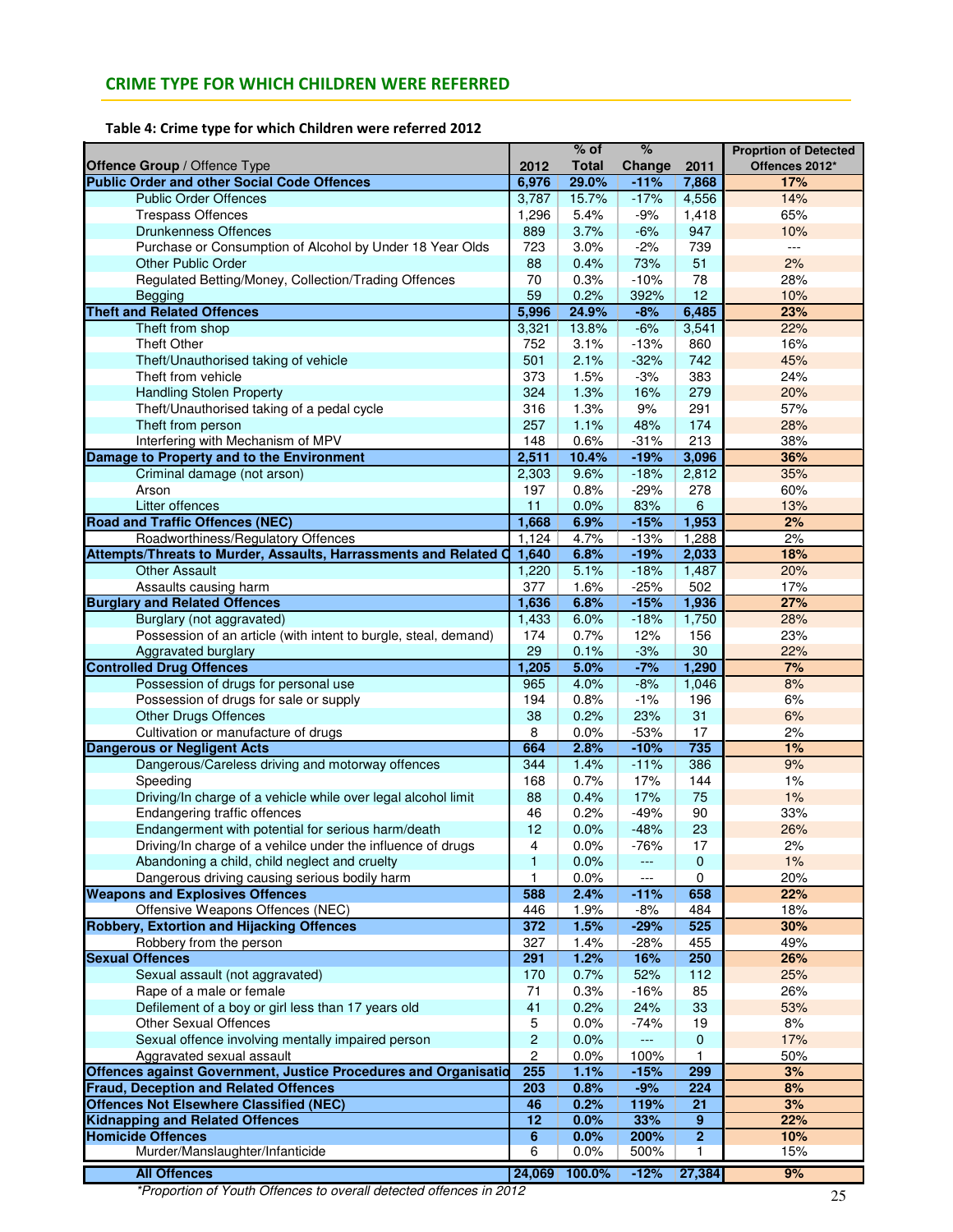## GARDA YOUTH DIVERSION PROJECTS

Garda Youth Diversion Projects (GYDPs) reflect An Garda Síochána's corporate commitment to a multiagency partnership approach in tackling youth crime and anti-social behaviour at community level. GYDPs are funded by the Community Programmes Unit of the Irish Youth Justice Service (IYJS) under the Department of Justice and Equality.

The projects are community based, multi-agency youth crime prevention initiatives which primarily seek to divert young people who have been involved in anti-social and/or criminal behaviour by providing suitable activities to facilitate personal development, promote civic responsibility and improve long-term employability prospects. The projects may also work with young people who are significantly at risk of becoming involved in anti-social and/or criminal behaviour. By doing so, the projects contribute to improving the quality of life within communities and enhancing Garda/community relations.

The role of the community and other locally based agencies as partners is vital in the implementation and delivery of the projects. The projects assist An Garda Síochána and Garda Juvenile Liaison Officers in particular, in the implementation of the Diversion Programme as set out in Part 4 of the Children Act, 2001.

GYDPs work with young people primarily aged between 12 and 18 years who have come in conflict or are at risk of coming in conflict with the law. The child is referred to a project primarily by a JLO, however a child can also be referred by another Garda, another agency, by a community worker or a family member.

The project works with the child and sets an individual plan of intervention for him/her which seeks to assist the child to examine their decision making process focusing on the decisions that led them to offend and on the need for change. Motivational interviewing techniques are used by project staff to facilitate this change and pro-social modelling is used to challenge individual participant's attitudes and behaviours.

Assistance and support is also provided to the participant's family recognising that any changed attitudes and behaviours in the participant must be positively re-enforced at home, in school, within peer groups and in the community.

All project staff and JLOs have received familiarisation training in pro-social modelling and motivational interviewing techniques designed to enhance the skill set of those working on the projects. Furthermore, a number of Project staff have received Restorative Practices Training.

Throughout 2012 the Garda Youth Diversion Office have worked closely with the IYJS to improve interventions provided by projects. In particular the work has focussed on realigning the project outcomes with local crime trends. This involved local Garda management identifying the key issues relating to youth offending in their Districts and working with the project to design and implement appropriate interventions to challenge the identified offending behaviour.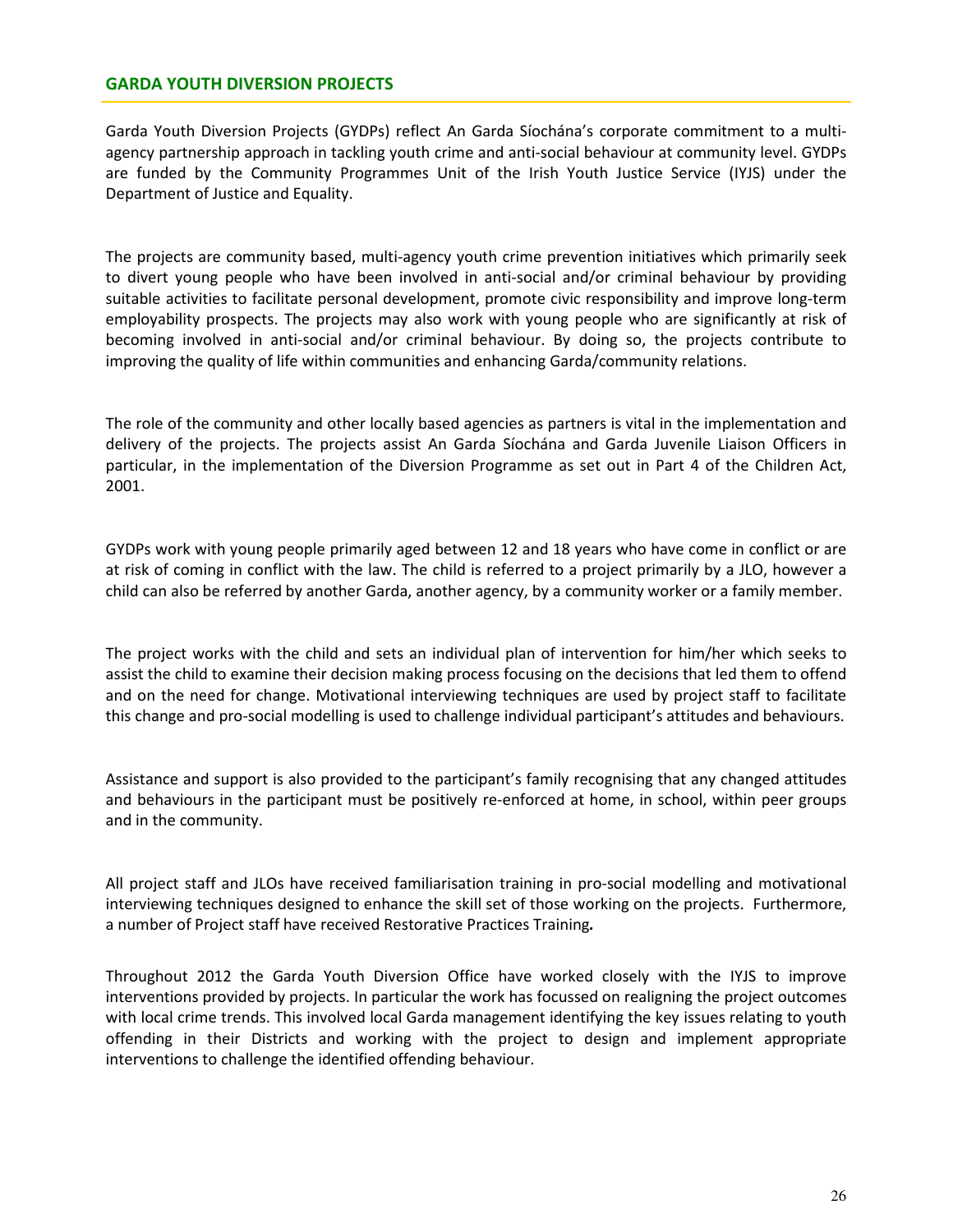## LOCATION OF GARDA YOUTH DIVERSION PROJECTS NATIONWIDE



Figure 14: Location of Garda Youth Diversion Projects Nationwide

- Total in Dublin 33
- Total in Cork 11
- Total in Limerick 6

There are currently 100 Garda Youth Diversion Projects throughout the country working closely with Garda management to challenge offending behaviour and anti-social behaviour in the community and to assist children in conflict with the law to change their patterns of behaviour.

An Garda Síochána management of the GYPDs is underpinned by the Garda Children and Youth Strategy (2012 - 2014) "our promise to children and young people that we will work to ensure their protection and we will be professional and respectful to them; we will be sensitive to their rights and needs if they come in conflict with the law or require our assistance".